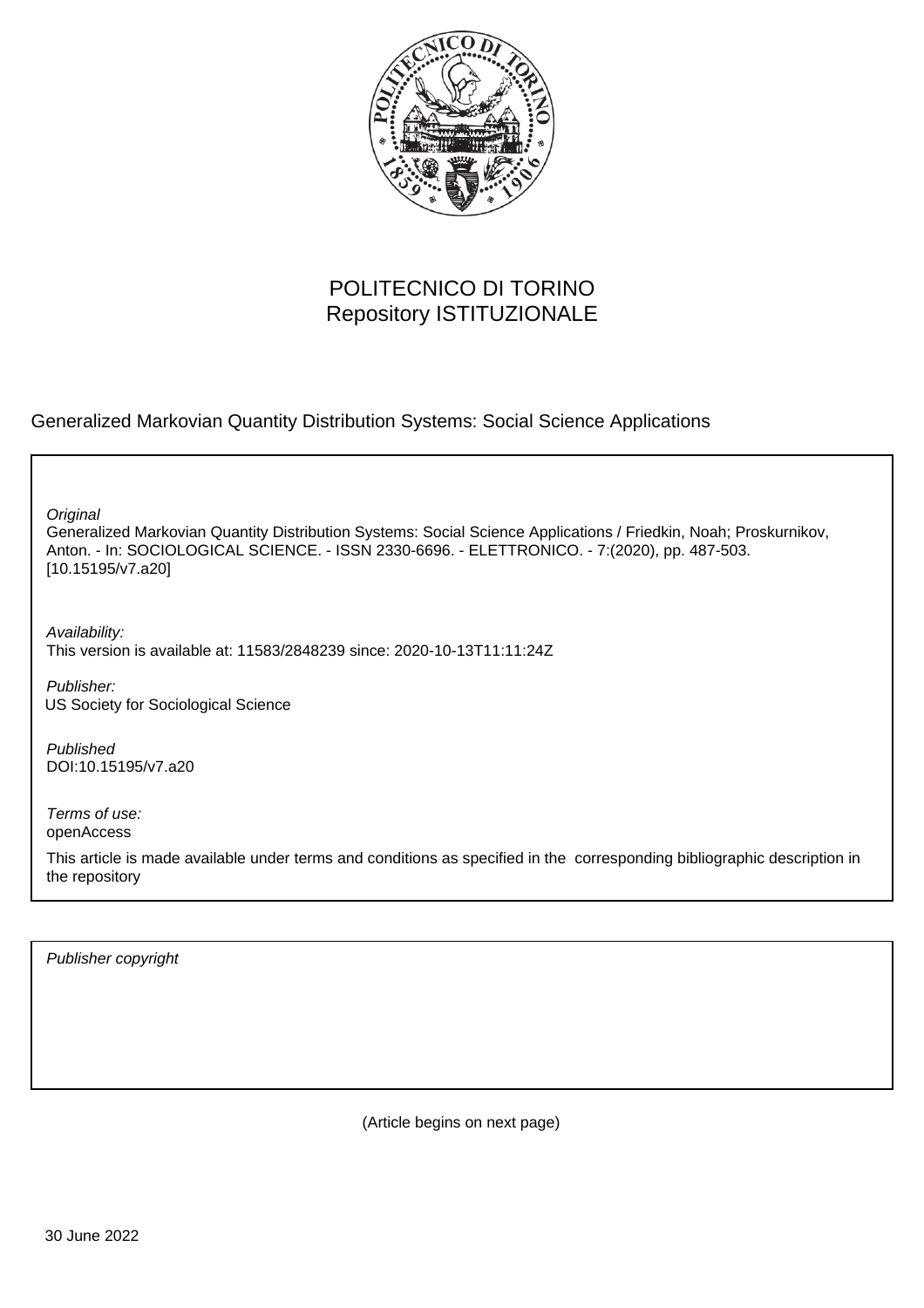# sociological science

# Generalized Markovian Quantity Distribution Systems: Social Science Applications

Noah E. Friedkin,<sup>a</sup> Anton V. Proskurnikov<sup>b,c</sup>

a) University of California, Santa Barbara; b) Politecnico di Torino; c) Institute for Problems of Mechanical Engineering

**Abstract:** We propose a model of Markovian quantity flows on connected networks that relaxes several properties of the standard compartmental Markov process. The motivation of our generalization are social science applications of the standard model that do not comport with its steady state predictions. The proposed generalization relaxes the predictions that every node belonging to the same nontrivial strong component of a network must acquire the same fraction of its members' initial quantities and that the sink component(s) of the network must absorb all of the system's available initial quantity. For example, when applied to refugee flows from a nation in chaos to other nations on a network with one or more sink nations, the standard model predicts that all the refugees will be eventually located in the sink(s) of the network and none that will permanently locate themselves in the nations along the paths to the sink(s). We illustrate this and several other social science applications to which our proposed model is applicable.

**Keywords:** Markov chains; compartmental systems; social science; networks; quantity flows

 $\mathbf{I}$ **HE Markov chain model has been a fertile platform of important normal science** developments and interdisciplinary applications for more than 100 years (Kemeny and Snell 1976; Seneta 2006; Meyn and Tweedie 2012). The dynamics of a homogeneous (or time-stationary) chain with *n* states is uniquely characterized by its matrix of transitional probabilities **W** or, equivalently, the behavior of the deterministic linear discrete-time system

$$
\mathbf{x}(k+1)^{\top} = \mathbf{x}(k)^{\top} \mathbf{W} = \cdots = \mathbf{x}(0)^{\top} \mathbf{W}^{k+1}, \ \ k = 0, 1, 2, \ldots \tag{1}
$$

The  $n \times n$  matrix  $\mathbf{W} = [w_{ij}]$  has to be row-stochastic, that is,  $w_{ij} \geq 0$  and  $\sum_{j=1}^n w_{ij} = 1$ for all  $i = 1, \ldots, n$ . Its entry  $w_{ij}$  stands for the (time-invariant) probability of transition from state *i* to state *j*. The  $\mathbf{x}(0) = [x_i(0)]$  is a column vector probability distribution with  $x_i(0) \ge 0$  and  $\sum_{i=1}^n x_i(0) = 1$  whose element  $x_i(0)$  stands for the probability that the chain starts at state *i*. Similarly, *xi*(*k*) is the probability that the chain visits state *i* at period *k*. Equation (1) admits an alternative interpretation, which is broadly applied in biology, chemistry, and economics to describe compartmental systems, that is, systems distributing some quantity over a network with *n* nodes (compartments) (Walter and Contreras 1999). In such applications, the vector *x*(*k*) stands for the distribution of quantity at period *k* and the  $\sum_{i=1}^{n} x_i(k) = c > 0$ ∀*k*, where *c* is the total amount of quantity in the system. The *wij* is interpreted as the proportion of quantity that node *i* transfers to node *j* in the weighted directed network D associated with **W** at each stage of quantity redistribution.

**Citation:** Friedkin, Noah E., and Anton V. Proskurnikov. 2020. "Generalized Markovian Quantity Distribution Systems: Social Science Applications." Sociological Science 7: 487-503.

**Received:** September 3, 2020

**Accepted:** September 10, 2020

**Published:** October 8, 2020

**Editor(s):** Jesper Sørensen, Olav Sorenson

**DOI:** 10.15195/v7.a20

**Copyright:** C 2020 The Author(s). This open-access article has been published under a Creative Commons Attribution License, which allows unrestricted use, distribution and reproduction, in any form, as long as the original author and source have been credited.  $\circledcirc$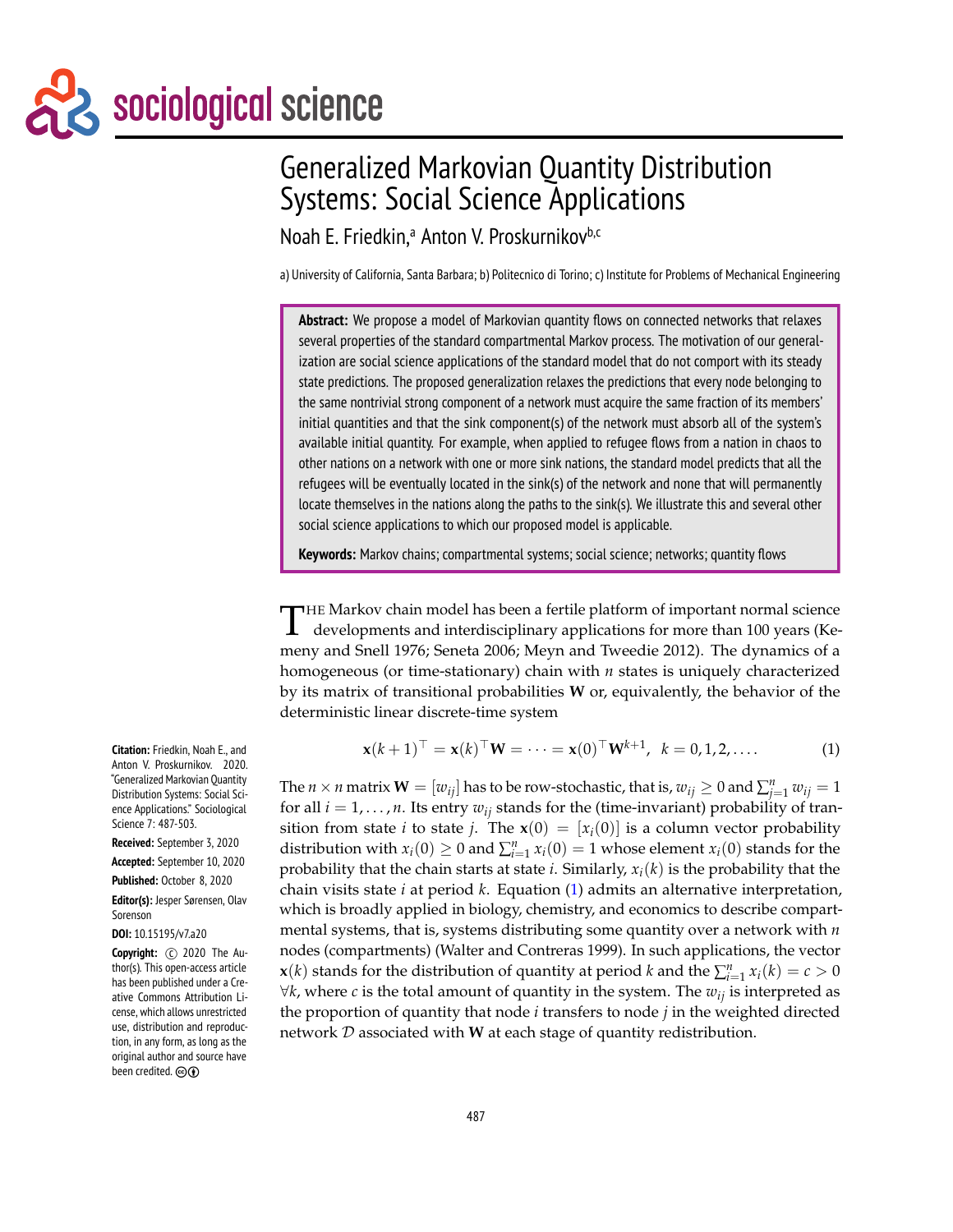#### *Network Topology*

In the generic situation, the matrix **W** is aperiodic, that is, the limits **V** =  $\lim_{k\to\infty}$  **W**<sup>*k*</sup> and  $\mathbf{x}(\infty)^\top = \lim_{k \to \infty} \mathbf{x}(k)^\top = \mathbf{x}(0)^\top \mathbf{V}$  exist. The structure of **V** and  $\mathbf{x}(\infty)$  are substantially constrained by the topology of the network  $D$  that is associated with **W** and, in particular, by its *sink* component(s). As usual, arc  $i \rightarrow j$  of the network  $D$ corresponds to the positive entry  $w_{ij} > 0$ , that is, the flow of quantity from node *i* to node *j*. Positive diagonal entries  $w_{ii} > 0$  stand for self-arcs. The network  $D$  is strongly connected (or strong) if every two nodes *i* and  $j \neq i$  are connected by a path. A network that is not strong contains several strong components. Two nodes *i* and *j* are in the same strong component if there is path from *i* to *j* and a path from *j* to *i*. A strong component can consist of a single node; such components are called trivial; otherwise the component is nontrivial. For aperiodicity (the existence of matrix **V**), it suffices that each nontrivial strong component contains some node with a self-loop ( $w_{ii} > 0$ ). If the network is strong, then it has only one strong component (which coincides with  $\mathcal{D}$ ). Otherwise, at least two strong components exist. It can be shown that at least one of them is a *sink* component, that is, has no outcoming arcs.

Without loss of generality, henceforth we assume that the matrix  $W + W^{\perp}$  corresponds to a connected undirected graph, and the network  $D$  is said to be (weakly) connected, or weak. Otherwise, the Equation (1) system splits into several independent subsystems, and each of them can be studied separately. Three substantially different cases are possible in a connected network  $\mathcal{D}$ : (a) the network is strongly connected; (b) the network has several strong components, and only one of them is a sink (a one-sink network); (c) the network has two or more sink components (a multiple-sink network). In the cases (a) and (b) the behavior of the Equation (1) system is simple in the sense that the final distribution  $\mathbf{x}(\infty)$  is independent of the initial distribution **x**(0). In the case (c), the behavior is more complex, and **x**( $\infty$ ) depends on **x**(0).

#### *Peculiar Restrictions*

In its social science applications on quantity flows, the Markovian compartmental dynamics has several peculiar restrictions that are not realistic and will be relaxed. The first principal restriction is the concentration of the total quantity in the sink strong components of the network (in probability theory, sink components are known as classes of communicating recurrent states of the Markov chain, and the latter property means that the chain eventually leaves all nonrecurrent states and visits only recurrent ones). Consider the Figure 1 network  $D$  of refugee flows in which each node is a nation state. This is a network with two trivial sink components (14 and 17). Let node 1 be a nation in chaos that generates a large number of refugees from it. Let nodes 2 to 17 be nations that accept refugees. The **W** that is associated with this D must have  $w_{ii} = 1$  for the two sink nodes (14 and 17). Each of the remaining 15 nodes (which may have no self-loops) has two arcs with  $0 < w_{ij} < 1$ to other nodes. The Equation (1) Markov flow process on this network  $D$  will absorb all the refugees from nation 1 in the two sink nations (14 and 17), and no refugees will permanently locate themselves in the nations along the paths to the two sink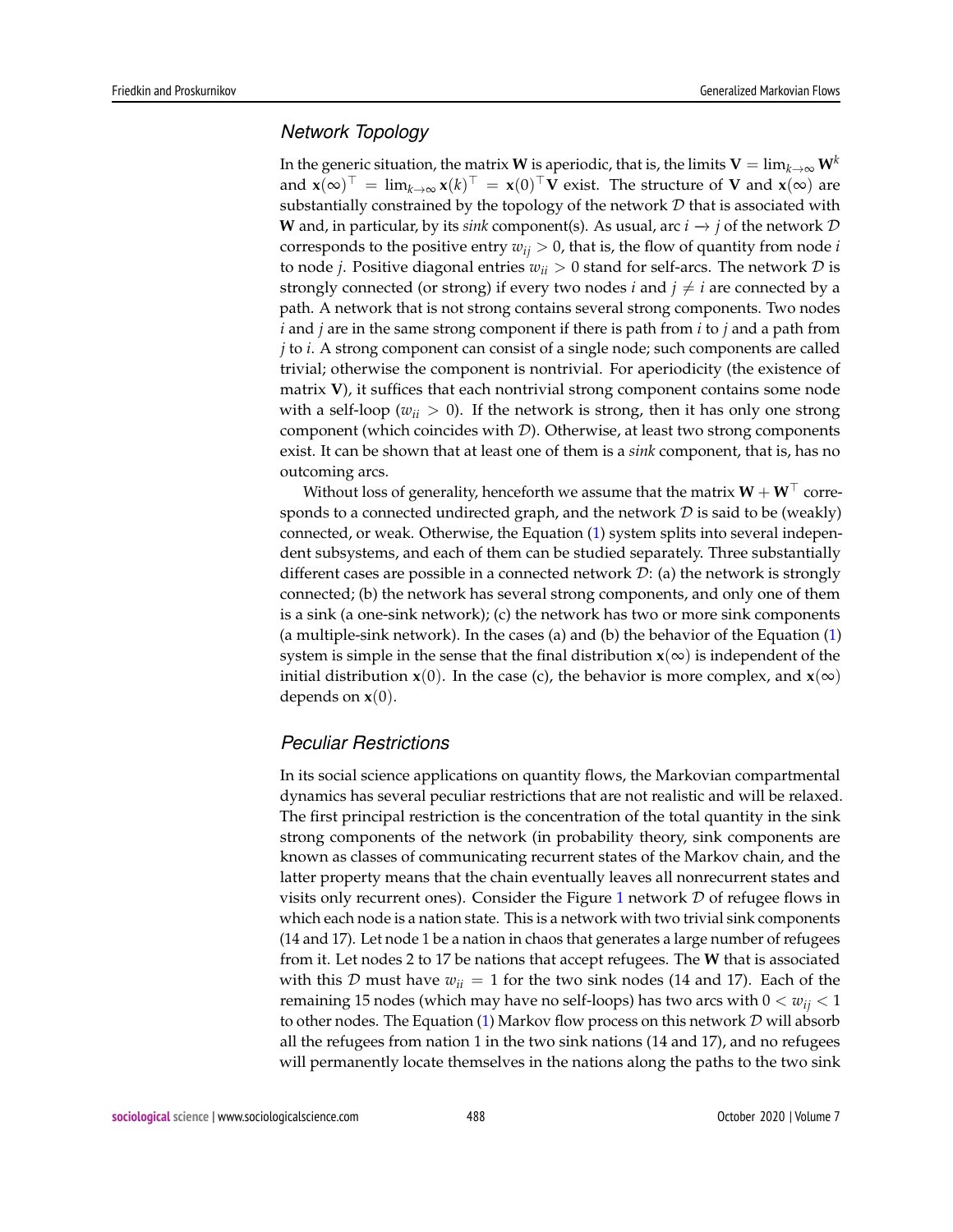

**Figure 1:** Refugee flow network among nations ( $w_{ii} > 0$  loops are not displayed).

nations. Our generalized model allows a settlement of positive heterogeneous fractions of the refugees in every nation 2 to 17. We will illustrate this and several other social science applications to which our proposed generalization is applicable.

The second restriction is homogeneity of quantity redistribution within strong components. Namely, each strong component  $\mathcal C$  corresponds to the submatrix of  $V(\mathcal{C})$  that either is a null matrix or is stochastic with identical rows. In other words, if *i*, *j*, *k* are nodes of *C*, then  $v_{ij} = v_{ki}$ . As will be discussed, the entry  $v_{ij}$  stands for the proportion of initial quantity  $x_j(0)$  that is redistributed to node *i*. Hence, each *i* belonging to the component acquires the same proportion of the initial quantity of each *j* belonging to the component. This proportion can be zero, as in the case of the strong component (12, 15, 16) in Figure 1 and any other nonsink strong component.

The first and the second restriction imply the third geometric restriction on the set of possible outcomes  $x(\infty)$ . It can be shown that if the number of sink components in D is *s*, then each  $x_i(\infty)$  is a convex combination of *s* vectors, uniquely determined by matrix **W** and total quantity *c*. Except for the degenerate case  $W = I_n$ (the quantity does not circulate), we always have  $s < n$  and, typically,  $s \ll n$  for large-scale networks. The convex polytope spanned by *s* vectors is a "very thin" subset of the simplex of all possible distributions  $\Delta_c = \{ \mathbf{x} : x_i \geq 0, \sum_i x_i = c \}$ (mathematically, it has a lower affine dimension than ∆*<sup>c</sup>* and, in particular, has zero Lebesgue measure in  $\mathbb{R}^n$ ). In the case of  $s = 1$ , the set of possible  $\mathbf{x}(\infty)$  is a singleton, for *s* = 2 (as in Figure 1) it is a line segment, for *s* = 3 it is a triangle, and so on.

#### *Contribution*

We will introduce a generalized Markov flow process that allows a larger set of outcomes and is free of the aforementioned three limitations. In particular, it allows distributions that do not concentrate quantity in one or multiple sink components. Our article is organized as follows. First, we describe and illustrate the aforementioned restrictions, caused by the structure of matrix **V** and its submatrices  $V(\mathcal{C})$ , corresponding to strong components (all rows should be equal). Second, we intro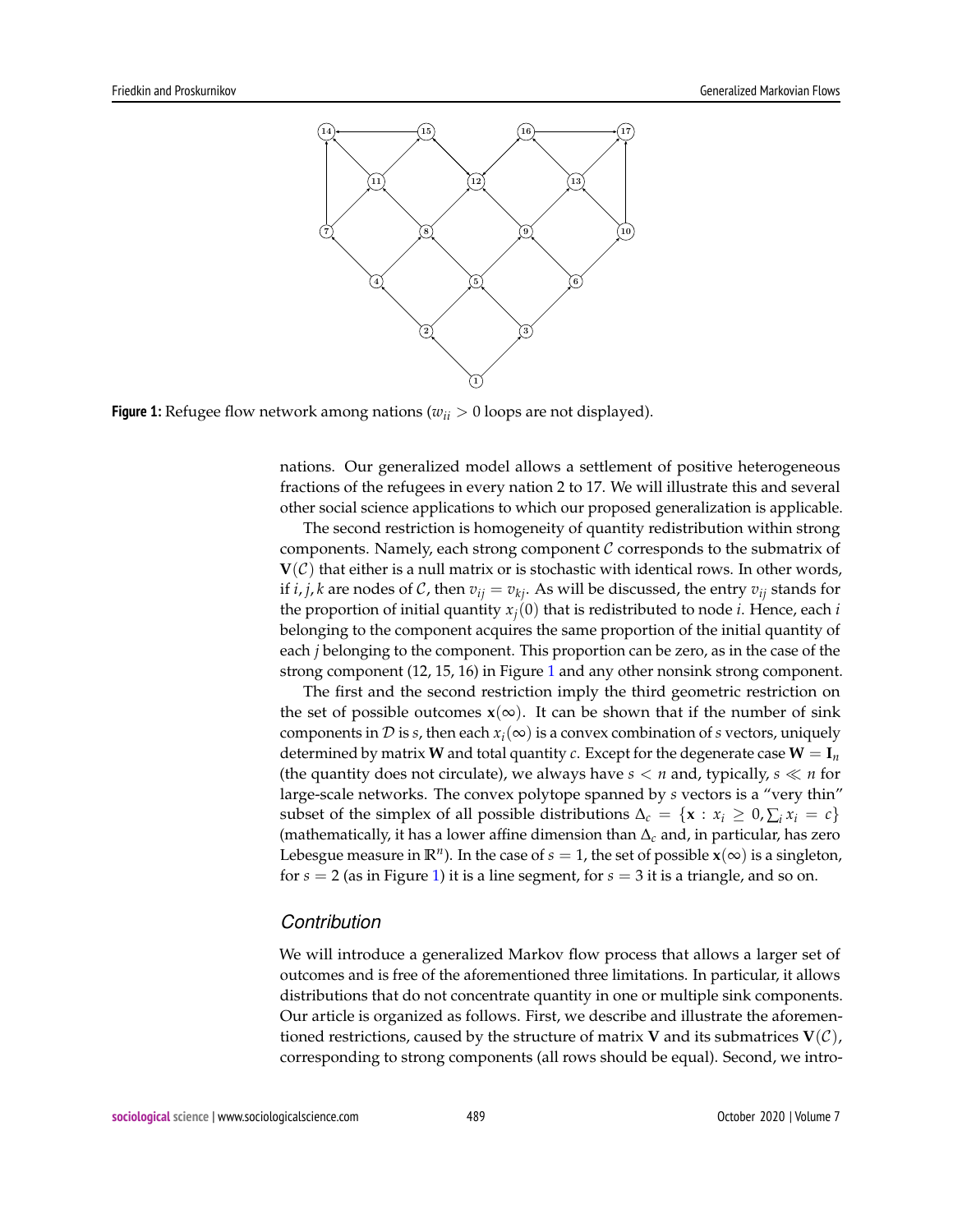duce a generalization of the Markov process that circumvents these limitations, in particular, allowing accumulation of quantity in nonsink strong components and enabling all final distributions  $\mathbf{x}(\infty) \in \Delta_c$ . Third, we illustrate the generalization in four social science applications.

# Classic Markov Model

A matrix **W** is called *SIA* (stochastic, indecomposable, aperiodic) (Wolfowitz 1963) or *fully regular* if the limit  $\mathbf{V} = \lim_{k\to\infty} \mathbf{W}^k$  exists and the rows of  $\mathbf{V}$  are identical (that is, **V** is a rank-one stochastic matrix):

$$
\mathbf{V} = \begin{bmatrix} v_1 & v_2 & \dots & v_n \\ v_1 & v_2 & \dots & v_n \\ \vdots & \vdots & \dots & \vdots \\ v_1 & v_2 & \dots & v_n \end{bmatrix} = \mathbf{1}_n \mathbf{v}^\top. \tag{2}
$$

Here  $\mathbf{1}_n$  stands for the column vector of ones of dimension *n*. An equivalent algebraic condition is that **W** has no eigenvalues beyond the open disk  $\{z \in \mathbb{C} :$  $|z| < 1$ } except for  $z = 1$ , and the eigenvalue  $z = 1$  is simple. For an SIA matrix, the row vector  $\mathbf{v}^\top = (v_1, \dots, v_n)$  is the unique left eigenvector of  $\mathbf W$  such that

$$
\mathbf{v}^\top \mathbf{W} = \mathbf{v}^\top, \quad \sum_j v_j = 1,
$$

and therefore

$$
\mathbf{x}(\infty)^{\top} = \mathbf{x}(0)^{\top} \lim_{k \to \infty} \mathbf{W}^{k} = \mathbf{x}(0)^{\top} \mathbf{V} = c \mathbf{v}^{\top},
$$
  

$$
\mathbf{x}_{j}(\infty) = \sum_{i=1}^{n} \mathbf{x}_{i}(0)v_{j} = cv_{j},
$$
 (3)

where  $c$  is the total quantity in the system. The second equation in  $(3)$  can be restated as follows: each node *j* with a positive *v<sup>j</sup>* gets an equal proportion of each initial quantity  $\mathbf{x}_i(0)$ . The final distribution does not depend on the initial distribution **x**(0) and is determined by the eigenvector **v** and the total amount of quantity *c*.

In general, the rule that applies to all possible connected network topologies (being aperiodic, so that matrix **V** is well defined) is that the submatrices of **V** corresponding to nontrivial strong components are rank-one matrices with equal rows that are either stochastic or null matrices. This property means that each member *i* of the component acquires the same fraction of the initial quantity from each *j* belonging to the *same* component.

#### *Strongly Connected Systems*

If the connected network  $D$  is strongly connected (one nontrivial strong component), then the matrix **W** is said to be *irreducible*. For irreducible matrices, the SIA property is equivalent to primitivity: for a sufficiently large  $k > 0$ , the matrix  $W^k$  has strictly positive entries. This holds, for instance, if at least one diagonal entry is positive  $w_{ii} > 0$ . An important property of irreducible matrices is that, according to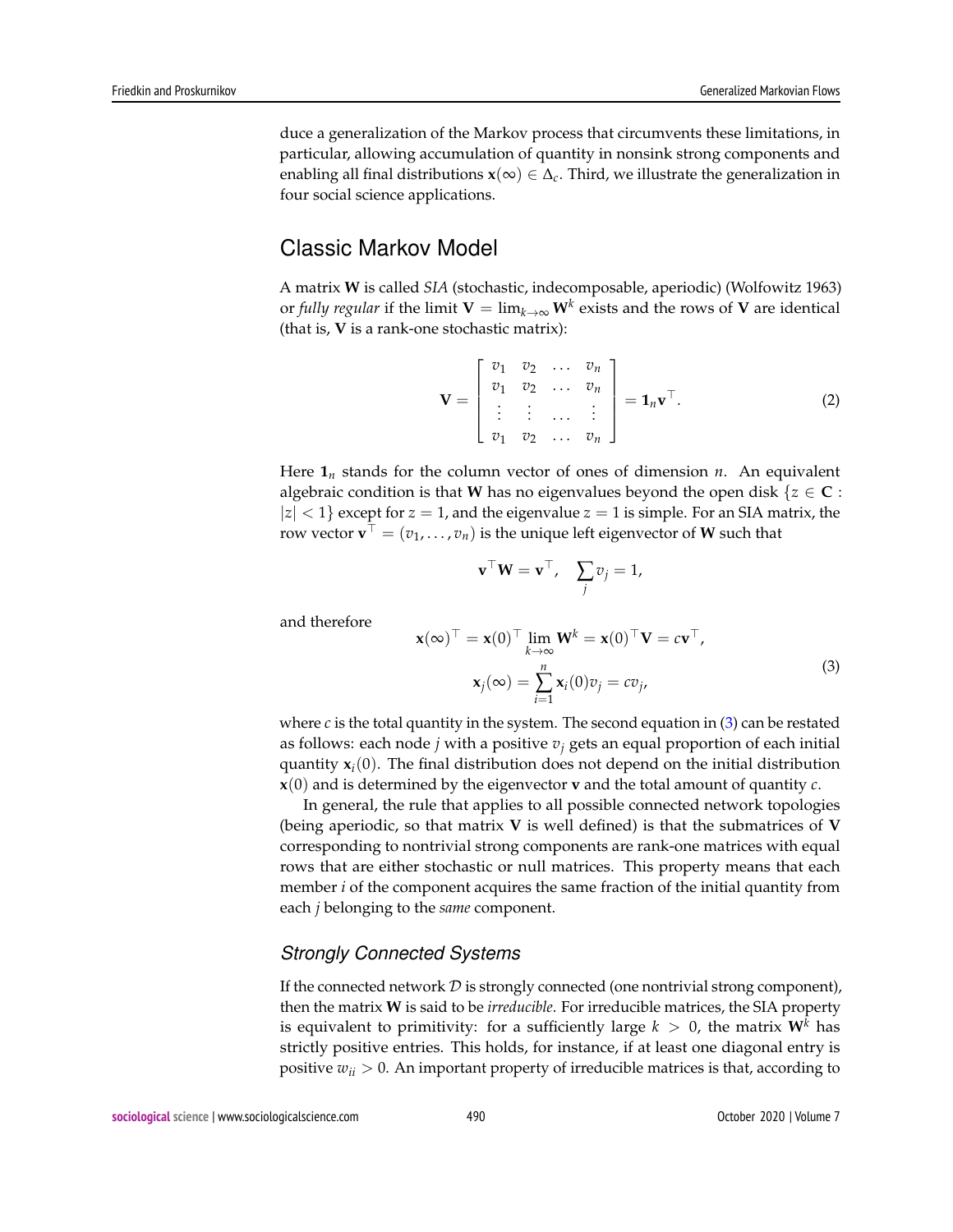

**Figure 2:** Unilaterally connected  $\mathcal{D}(w_{ii} > 0 \text{ loops are not displayed}).$ 

the Perron–Frobenius theorem, the vector **v** is strictly positive, that is, each node accumulates some amount of quantity. In this case, the **V** matrix for this system will have identical rows of positive  $v_{ij}$  values.

#### *Networks with One Sink Component*

Irreducibility is in fact not necessary for the SIA property. A reducible matrix **W** is SIA if and only if two conditions hold: (1)  $D$  has a unique sink strong component and (2) the irreducible submatrix  $W(\mathcal{C})$  corresponding to this component is SIA (for instance, has a positive diagonal entry). In this situation, Equation (3) remains valid. However, unlike strongly connected networks, the row  $\mathbf{v}^\top$  of matrix  $\mathbf{V}$  includes null elements, namely,  $v_i > 0$  for the nodes of the unique sink component C and  $v_i = 0$  for all other nodes. Thus, the quantity is concentrated in the unique sink component. The uniqueness of a sink component is well known for unilaterally connected networks where for each two nodes *i* and *j* either a path from *i* to *j* or a path from *j* to *i* exists. A weakly connected network may also have a single sink component, for instance, the network  $1 \rightarrow 2 \leftrightarrow 3 \leftarrow 4$  with the nontrivial sink component (2, 3).

Consider the unilateral  $D$  in Figure 2. Its unique sink is a nontrivial strong component  $C_1 = \{1, 2\}$ , and the other nodes also belong to a nontrivial strong component  $C_2 = \{3, 4, 5, 6\}$ . The **V**( $C_1$ ) submatrix will have identical rows of positive  $v_{ij}$  values. The  $\mathbf{V}(\mathcal{C}_2)$  submatrix will have identical rows of null  $v_{ij}$  values. Let the **W** for this network be

| W | 0.7630<br>0.0915 | 0.2370<br>0 2155 | 0.4053<br>$\begin{matrix} 0 & 0 \end{matrix}$ | 0.4068 | 0.1880<br>0.2703 | 0.4227 | $\equiv$ | 0.4328<br>0.4328<br>0.4328<br>0.4328 | 0.5672<br>0.5672<br>0.5672<br>0.5672 | $\overline{0}$ | $\mathbf{0}$ | $\overline{0}$<br>$0 \times 0$ | $\overline{0}$<br>$\mathbf{0}$ |  |
|---|------------------|------------------|-----------------------------------------------|--------|------------------|--------|----------|--------------------------------------|--------------------------------------|----------------|--------------|--------------------------------|--------------------------------|--|
|   | 0.2120           | 0 2874           | 0.4560                                        | 0.7126 |                  | 0.3320 |          | 0.4328<br>0.4328                     | 0.5672<br>0.5672                     | $\Omega$       | $0 \quad 0$  |                                | $\overline{0}$<br>$\mathbf{0}$ |  |

All quantity circulating in the network is accumulated in the sink component. Node 1 accumulates the same fraction (0.4328) of the initial quantity from each node  $i = 1, 2, \ldots, n$ . Node 2 accumulates the same fraction (0.5672) of the initial quantity from each node  $i = 1, 2, \ldots, n$ .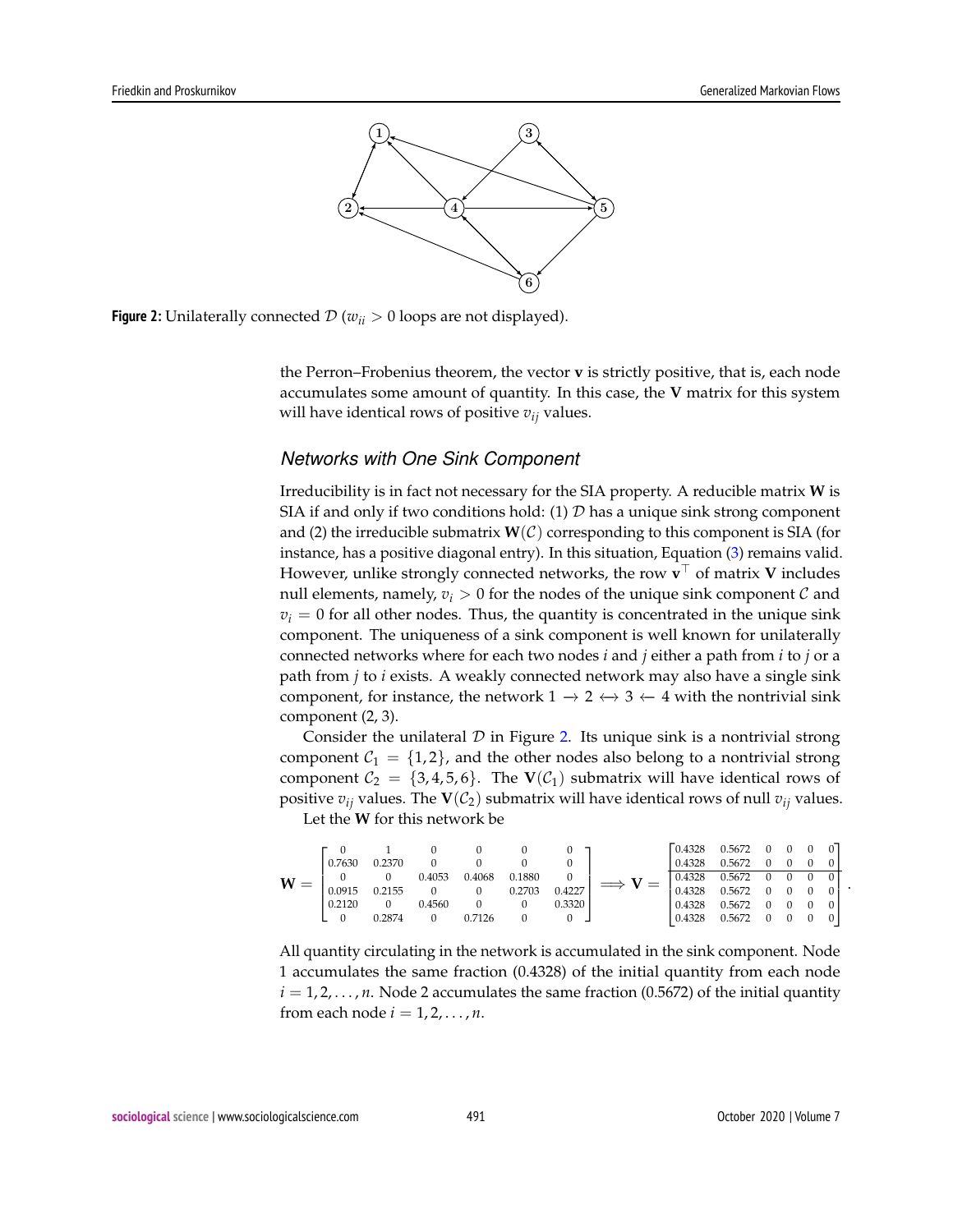

**Figure 3:** Weakly connected  $\mathcal{D}(w_{ii} > 0 \text{ loops are not displayed}).$ 

The generalized quantity flow model that we develop allows a  $V(\mathcal{C}_1)$  submatrix with positive nonidentical rows of  $v_{ij}$  values and a  $\mathbf{V}(\mathcal{C}_2)$  submatrix with zero or positive nonidentical rows of *vij* values.

#### *Networks with Multiple Sink Components*

Without loss of generality, for networks with *s* > 1 strong components, we can assume that such a network is weakly connected, or weak (that is, the network corresponding to the matrix  $W + W^{\top}$  is connected). A network that is not weak can be decomposed into several disconnected weak networks. The limit distribution **x**( $\infty$ ) and matrix **V** are well defined if all sink components  $C_1, \ldots, C_s$  are aperiodic (e.g., contain self-loops) or, equivalently, the corresponding submatrices  $W(\mathcal{C}_i)$  are SIA. Algebraically, this means that **W** has no eigenvalues on the circle  $\{z \in \mathbf{C} : |z| = \}$ 1} except for *z* = 1, which eigenvalue, however, can be multiple. Its multiplicity *s* coincides with the number of sink components in the network D. In matrix **V**, the sink components correspond to stochastic rank-one submatrices as in Equation (2)  $V(\mathcal{C}_i)$ ; all other entries of V are zero. In particular, any strong component that is not a sink is associated with a zero submatrix.

Carefully consider Figure 3. The nodes 1 and 2 belong to  $C_1$ , nodes 3 and 4 belong to  $C_2$ , and nodes 5 and 6 belong to  $C_3$ . The two sink components are  $C_1$  and  $C_2$ . The corresponding submatrices of **V** have identical rows. As has been discussed, this means that each member *i* of the component acquires the same fraction of the initial quantity from each *j* belonging to the component. The submatrix of the  $C_3$ component is a null matrix, and the initial quantities  $[x_5(0) x_6(0)]$  are distributed unequally to the two sink components.

$$
\mathbf{W} = \left[\begin{array}{cccccc} 0.25 & 0.75 & 0 & 0 & 0 & 0 \\ 0.65 & 0.35 & 0 & 0 & 0 & 0 \\ 0 & 0 & 0.20 & 0.80 & 0 & 0 \\ 0 & 0 & 0.45 & 0.55 & 0 & 0 \\ 0.10 & 0.30 & 0.10 & 0.20 & 0.10 & 0.20 \\ 0.30 & 0.25 & 0.15 & 0.10 & 0.20 & 0 \end{array}\right] \Rightarrow \mathbf{V} = \left[\begin{array}{cccccc} 0.4643 & 0.5357 & 0 & 0 & 0 & 0 \\ 0.4643 & 0.5357 & 0 & 0 & 0 & 0 \\ 0 & 0 & 0.3600 & 0.6400 & 0 & 0 \\ 0 & 0 & 0.3600 & 0.6400 & 0 & 0 \\ 0.2753 & 0.3177 & 0.1465 & 0.2605 & 0 & 0 \\ 0.3104 & 0.3582 & 0.1193 & 0.2121 & 0 & 0 \end{array}\right]
$$

A trivial (single-node) sink component is constituted by a so-called *absorbing* node with  $w_{ii} = 1$  and  $w_{ij} = 0 \forall j \neq i$ . Such a node accumulates quantity transferred from other nodes but does not distribute quantity. A Markov chain model is called

.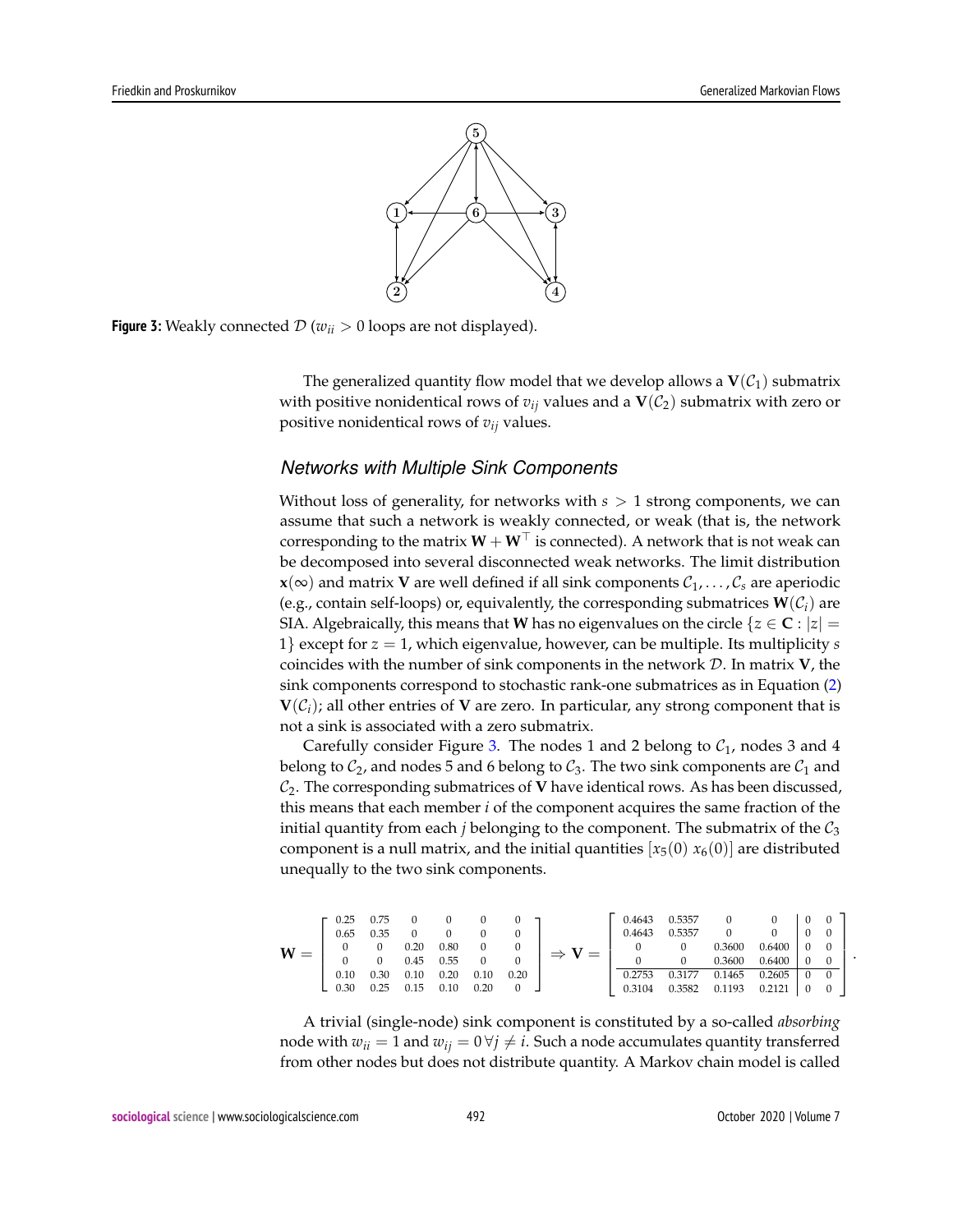*absorbing* if there are no other sink components, in other words, every node is connected by a path to one of the absorbing nodes. Absorbing Markov chains arise in abundance in economics and ecology (Suh 2005); in particular, they are used to model pathways in resource flow networks (Duchin and Levine 2010). Renumbering, if necessary, the strong components, matrix **V** can be transformed into a standard form. Let  $s \geq 2$  be the number of the network's trivial or nontrivial sink components. Without loss of generality, we may assume that the node(s) of the first sink component  $C_1$  are indexed 1 through  $m_1 \geq 1$ , the node(s) of the second sink component  $C_2$  are indexed  $m_1 + 1$  through  $m_1 + m_2$ , and so on, to the node(s) of last sink component  $C_s$  with indices  $m_1 + \cdots + m_{s-1} + 1, \ldots, M :=$ *m*<sub>1</sub> + · · · + *m*<sub>*s*−1</sub> + *m*<sub>*s*</sub>. Then it can be shown that the matrix **V** has the following standard structure:

$$
\mathbf{V} = \begin{pmatrix} \mathbf{V}_{11} & \mathbf{0} & \cdots & \mathbf{0} & | & 0 \\ \mathbf{0} & \mathbf{V}_{22} & & \vdots & | & 0 \\ \vdots & & \ddots & & \vdots \\ \mathbf{0} & & & \mathbf{V}_{ss} & | & \mathbf{0} \end{pmatrix}, \qquad \mathbf{V}_{ii} = \mathbf{1}_{m_i} (\hat{\mathbf{v}}^i)^\top, \mathbf{1}_{m_i}^\top \hat{\mathbf{v}}^i = 1.
$$

The left-top part of this matrix (dimensioned  $M \times M$ ) is block-diagonal and is constituted by *s* different blocks  $V_{ii}$  of dimension  $m_i$ ,  $i = 1, \ldots, s$ . If a sink is a trivial strong component, its dimension is  $m_i = 1$  and its  $v_{ii} = 1$ . If a sink is a nontrivial strong component, its dimension is  $m_i > 1$  and  $V_{ii}$  has identical rows: its rows  $\hat{v}_i^{\top}$ are nonnegative  $v_{ij}$  values that sum to 1. The right-top part of **V** is an  $M \times (n - M)$ zero matrix. The bottom *n* − *M* rows of matrix **V** (denoted as \* \* \* \*) are *convex combinations* of the top *M* rows. The coefficients can be computed explicitly and depend only on matrix **W**.

Consider a node  $i \in \{1, \ldots, m_1\}$  from a nontrivial sink component  $C_1$ . Recalling that  $\mathbf{x}(\infty)^\top = \mathbf{x}(0)^\top \mathbf{V}$ , it can shown that node *i* accumulates the following amount of quantity:

$$
x_i(\infty) = \sum_{j=1}^{m_1} \hat{v}_i^1 x_j(0) + \sum_{j=M+1}^{n} v_{ji} x_j(0).
$$

Hence, each node *i* accumulates an *equal* proportion  $v_j^1$  of quantities initially stored in its sink component  $C_1$  and some (in general, unequal) proportions of the quantities stored at nodes  $M + 1, \ldots, n$  that do not belong to sink components. Similarly, for  $C_2$ ,

$$
x_i(\infty) = \sum_{j=m_1+1}^{m_2} \hat{v}_i^2 x_j(0) + \sum_{j=M+1}^{n} v_{ji} x_j(0) \quad \forall i = m_1+1,\ldots,m_2,
$$

and each node *i* from sink component  $C_2$  accumulates an *equal* proportion  $v_j^1$  of quantities initially stored in its sink component  $C_2$ , and so on. Nodes  $M + 1, \ldots, n$ are emptied of quantity and accumulate zero percentage of quantity from any other node.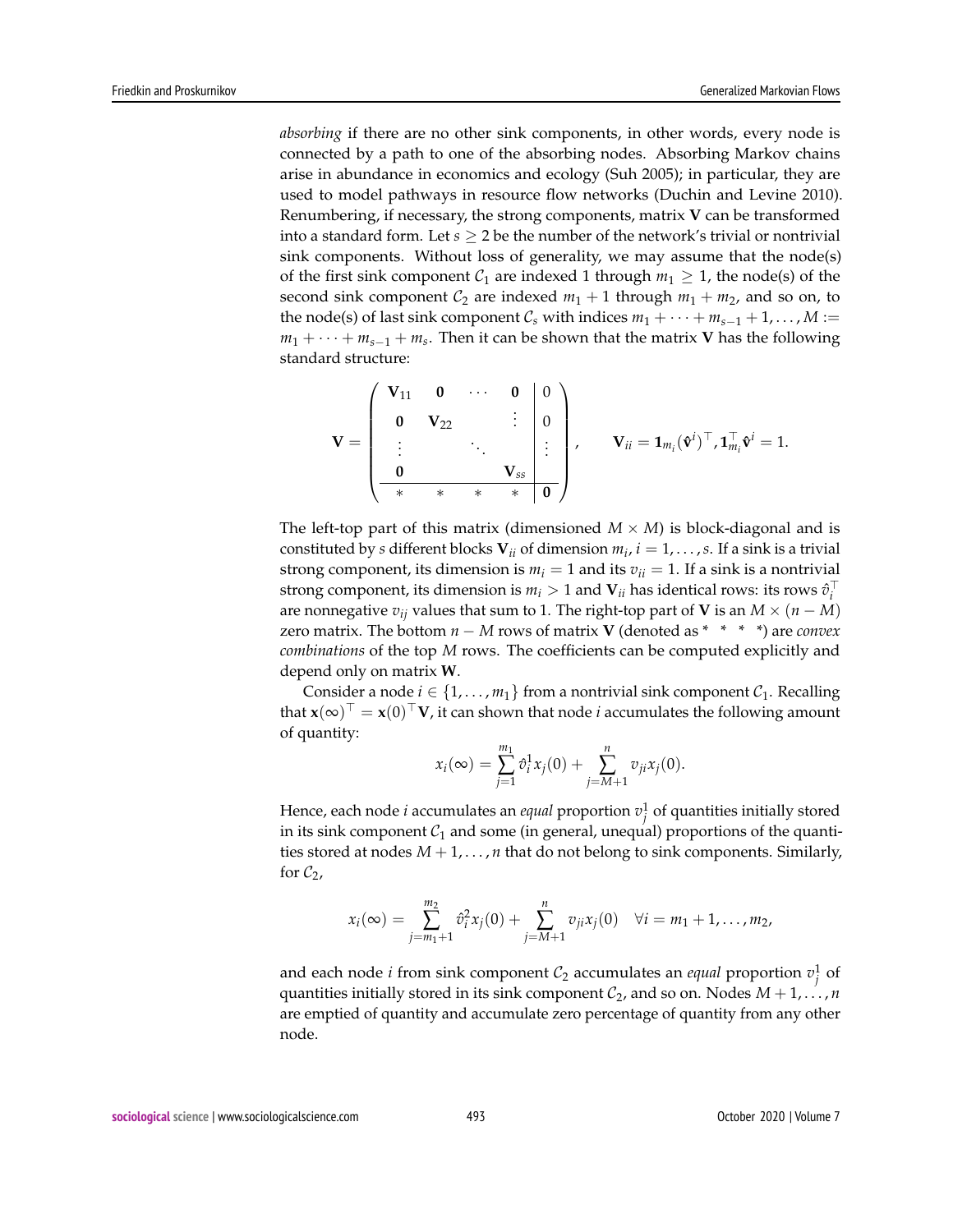Notice that there is another implicit constraint on the set of possible final distributions  $x(\infty)$ . Without loss of generality, assume that the total amount of quantity is  $c = 1$ , so that  $\sum_i x_i(0) = 1$ . Then,  $\mathbf{x}(\infty)^\top$  is a *convex combination* of the rows of matrix **V**. Recalling that the bottom  $(n - M)$  rows are convex combinations of the top  $M$  rows, the vector  $\mathbf{x}(\infty)^\top$  belongs to the convex hull, spanned by the top  $M$ rows, that is, the set of vectors

$$
[\alpha_1 \mathbf{v}^1 \quad \alpha_2 \mathbf{v}^2 \dots \quad \alpha_s \mathbf{v}^s \quad \mathbf{0}_{1 \times n-M}], \quad \alpha_i \geq 0, \sum_i \alpha_i = 1.
$$

This set is a convex polytope with *s* vertices, which has affine dimension *s* − 1. In the above example, this set is a line segment in six-dimensional space. Because usually  $s \ll n$ , the Markov dynamics invisibly restricts the final distribution to a very "thin" set in the space of all possible distributions. The generalization, which we introduce below, relaxes these properties.

# **Generalization**

Here we describe an alternative quantity flow model that relaxes the key restrictions of the classic Equation (1) Markov model. Along with the matrix **W**, this model introduces a diagonal  $n \times n$  matrix **A**, where  $0 < a_{ii} \leq 1$  and  $a_{ii} = 0 \forall i \neq j$ . Obviously, the matrices **AW** and **W** determine the same topology of the network. The case  $A = I_n$  will correspond to the classic model.

The dynamical system that we propose is a mixed dissipative-aggregative state transition process as follows:

$$
\mathbf{y}(k+1)^{\top} = \mathbf{z}(k)^{\top} (\mathbf{I} - \mathbf{A}) + \mathbf{y}(k)^{\top}, \ \mathbf{z}(0) = \mathbf{x}(0), \ \mathbf{y}(0) = \mathbf{0}, \tag{4}
$$

$$
\mathbf{z}(k+1)^{\top} = \mathbf{z}(k)^{\top} \mathbf{A} \mathbf{W} = \cdots = \mathbf{z}(0)^{\top} (\mathbf{A} \mathbf{W})^{k+1}, \tag{5}
$$

$$
\mathbf{x}(k+1)^{\top} = \mathbf{y}(k+1)^{\top} + \mathbf{z}(k+1)^{\top}
$$
\n<sup>(6)</sup>

$$
= \mathbf{x}(0)^{\top} \left[ \left( \sum_{i=0}^{k} (\mathbf{A} \mathbf{W})^{i} \right) (\mathbf{I} - \mathbf{A}) + (\mathbf{A} \mathbf{W})^{k+1} \right] \quad \forall k \ge 0 \tag{7}
$$

$$
= \mathbf{x}(0)^{\top} \mathbf{V}(k+1).
$$

The rationale of these equations is as follows. Along with distributing quantity, the nodes of a network can also accumulate it. Hence, the total amount of quantity at node *i* is a sum of two components:  $x_i(k) = y_i(k) + z_i(k)$ , where  $y_i$  is the aggregative component and  $z_i$  is the dissipative component. At each step, the amount of  $a_{ii}z_i(k)$ is distributed by node *i* to self and other nodes; similar to the usual Markov model, *wij* is the proportion of this quantity transferred to node *j*. After this redistribution, the dissipative component of node *i* becomes

$$
z_i(k+1) = \sum_{\ell=1}^n a_{\ell\ell} w_{\ell i} z_{\ell}(k) = [\mathbf{z}(k)\mathbf{A}\mathbf{W}]_i.
$$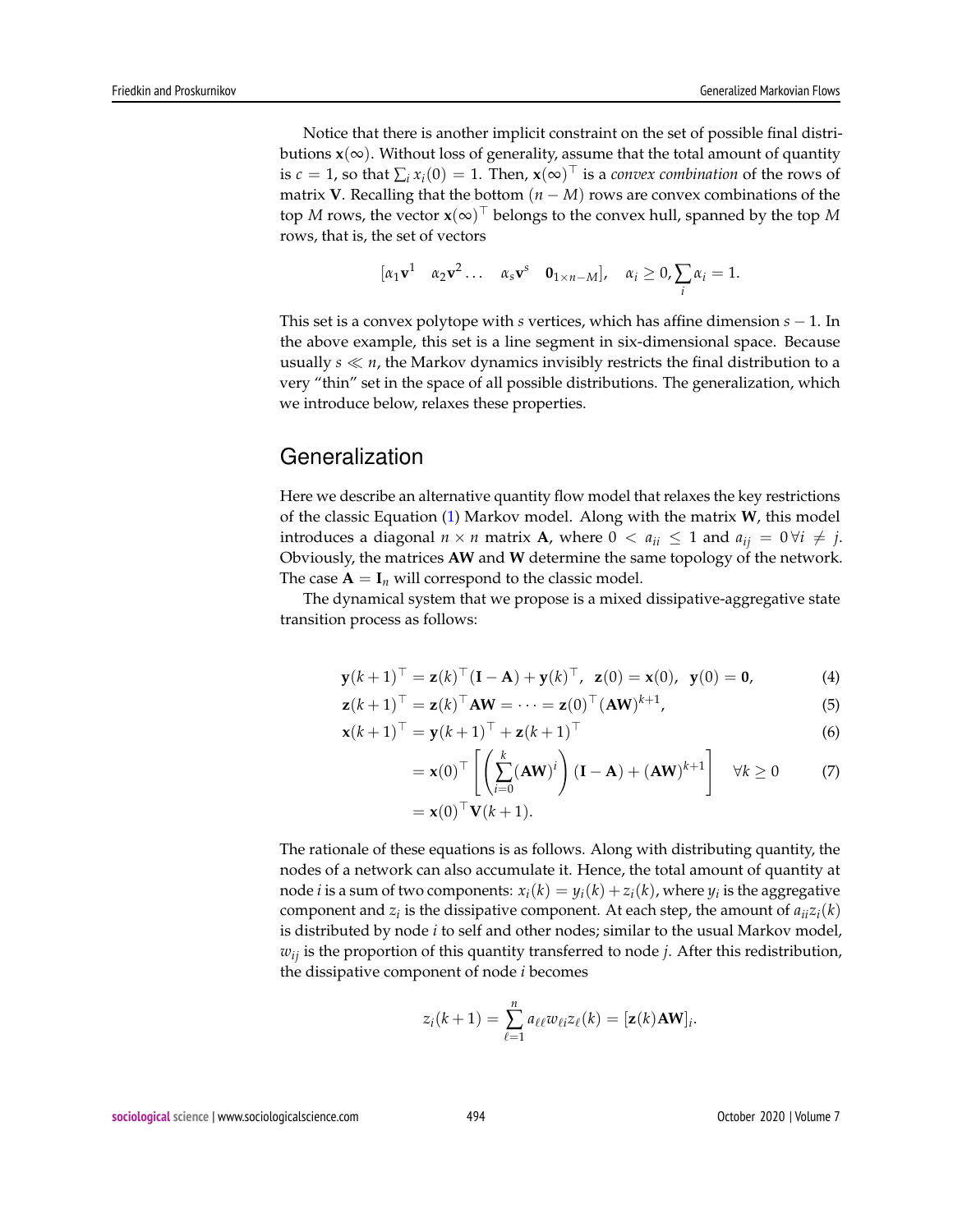The remaining amount of  $(1 - a_{ii})z_i(k)$  is withdrawn from circulation and remains at the node forever, being added to the aggregative component:  $y_i(k + 1) = y_i(k) +$  $(1 - a_{ii})z_i(k).$ 

Notice that a node with  $a_{ii} = 0$  behaves as an *absorbing* node in the classic Markov chain and has no dissipative component: such a node only accumulates quantity. On the other hand, nodes with  $a_{ii} = 1$  do not have aggregative component and distribute all quantity stored at them at each period. Our model thus naturally extends Markovian models with absorbing states (Duchin and Levine 2010), allowing the nodes to both distribute and absorb the quantity.

It can be easily shown that the model preserves total quantity  $\sum_i x_i(k)$  =  $\sum_i c x_i(0) = c$  for all *i* and *k*. The matrix **V**(*k*) evolves as follows:

$$
V(k) = AWV(k-1) + I - A, k = 1, 2, ..., V(0) = I.
$$
 (8)

All  $\mathbf{V}(k)$  satisfy  $0 \le v_{ij}(k) \le 1 \ \forall ij$  and  $\sum_{j=1}^{n} v_{ij}(k) = 1 \ \forall i$ .

Most typically, the matrix **AW** is Schur stable (all eigenvalues are less than 1 in modulus), and

$$
\lim_{k \to \infty} (\mathbf{A}\mathbf{W})^k = \mathbf{0}, \text{ and} \tag{9}
$$

$$
\lim_{k \to \infty} \left[ \sum_{i=0}^{k-1} (\mathbf{A} \mathbf{W})^i \right] (\mathbf{I} - \mathbf{A}) = (\mathbf{I} - \mathbf{A} \mathbf{W})^{-1} (\mathbf{I} - \mathbf{A}) := \mathbf{V}.
$$
 (10)

With some abuse of notation, we use the same symbol **V** that denoted the matrix lim*k*→<sup>∞</sup> **W***<sup>k</sup>* in the classic Markov model. This redefinition appears to be natural, because, similar to Equation  $(3)$ ,  $\mathbf{x}(k)$  converges to the equilibrium distribution

$$
\mathbf{x}(\infty)^\top = \mathbf{x}(0)^\top (\mathbf{I} - \mathbf{A}\mathbf{W})^{-1}(\mathbf{I} - \mathbf{A})
$$
  
=  $\mathbf{x}(0)^\top \mathbf{V}.$  (11)

Equations (9) to (11) obviously hold if  $A < I_n$ . In this situation, the matrix **V** has positive diagonal entries because  $V \geq I - A$ . More generally, the stability can be guaranteed (Parsegov et al. 2017) if each node *i* either aggregates quantity (*aii* < 1) or is connected by a path to some aggregating node *j* with  $a_{ij} < 1$ . This always holds if  $A \neq I_n$  and the network  $D$  is strongly connected. The resulting matrix **V** may have heterogeneous rows, as well as its submatrices corresponding to sink components. Furthermore, if a node has  $a_{ii} < 1$ , it accumulates some amount of quantity. Hence, the submatrices corresponding to nonsink strong components may be nonzero.

The new model thus relaxes the restrictions of the classic Markov model. (1) In a strongly connected aperiodic  $D$ , the rows of **V** may be heterogeneous. (2) In a unilaterally connected  $D$ , all strong components may retain positive quantity, and, if the unique sink component is a nontrivial component, then the corresponding submatrix of **V** can have heterogeneous rows. (3) In general, for the network  $D$ , any nontrivial sink component may correspond to a submatrix with heterogeneous rows, and all other components of  $D$  may retain positive quantity.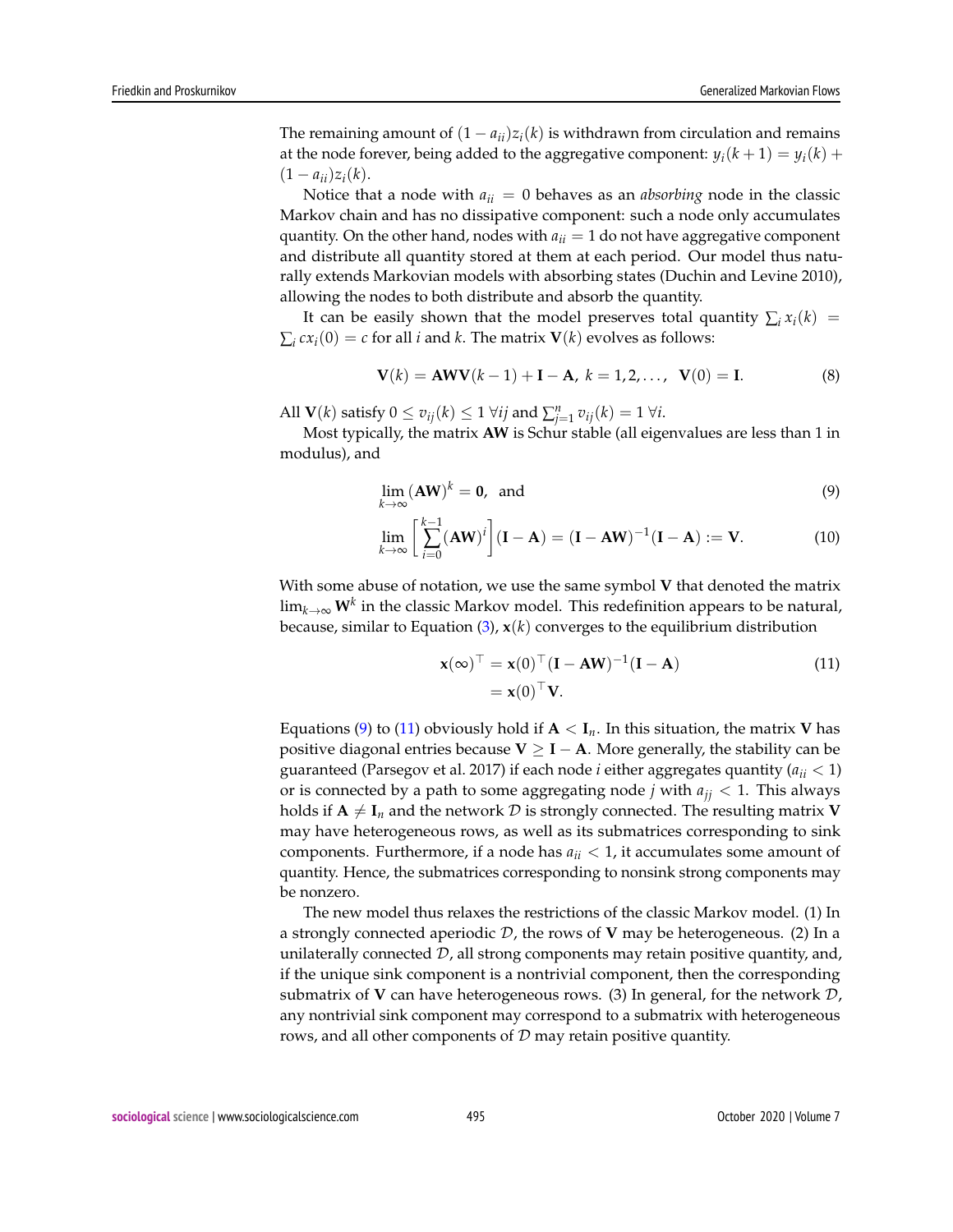

**Figure 4:** Strongly connected  $\mathcal{D}$  ( $a_{ii}w_{ii} > 0$  loops are not displayed).

Notice also that if  $a_{ii} < 1 \forall i$ , then one has a one-to-one correspondence between the final and the initial distribution  $\mathbf{x}(0) = (\mathbf{I} - \mathbf{A})^{-1}(\mathbf{I} - \mathbf{A}\mathbf{W})\mathbf{x}(\infty)$ . Hence, unlike the classic Markov model, all distributions  $\mathbf{x}(\infty)$  such that  $x_i(\infty) \geq 0$  and  $\sum_i x_i(\infty) = c$  can emerge as a result of the quantity distribution process.

# Social Science Applications

The social science applications of the generalized Markov process include systems of monetized quantity flows, pay-it-forward altruism flows, resource flows in organizations, and refugee flows among nations. In this section, we illustrate the different steady state implications of the classic and generalized Markovian flow models. Each illustration is based on a particular **W** and **x**(0). Because the normal Markov model is a special case of the generalized model, we use the generalized model with **A** = **I** for the classic model results and a random **0** < **A** < **I** in which all  $0 < a_{ii} < 1$  for the contrasting results. We display the values of the matrix constructs in  $\mathbf{x}(\infty)^T = \mathbf{x}(0)^T \mathbf{V}$  for the  $\mathbf{V}$  of the classic and generalized model. Each row of the displayed **V** sums to 1, and the maximum rounding error of any row is  $\sum_i v_{ij} = 1 \pm 0.0001.$ 

#### *Monetized Quantity Flows and Income Distribution Inequalities*

Consider a system of monetized quantity flows in which the *n* nodes are agents that are transferring money to another agent  $i \xrightarrow{a_{ii}w_{ij}>0} j$  in exchange for goods or services, and the income distribution inequalities that result from the network of such exchanges (Kuznets 1955; Amiel and Cowell 1999; Esping-Andersen 2007). Figure 4 illustrates a strongly connected network of such flows.

Let  $\mathbf{x}(0)^T = [422\ 359\ 558\ 742\ 424\ 429], \sum_i x_i(0) = 2934$ , and

$$
\mathbf{W} = \left[ \begin{array}{ccccc} 0 & 0.22 & 0.15 & 0.22 & 0.10 & 0.31 \\ 0 & 0 & 0 & 0 & 0 & 1 \\ 0 & 0 & 0.49 & 0 & 0.51 & 0 \\ 0 & 0.69 & 0 & 0.31 & 0 & 0 \\ 0.01 & 0.46 & 0 & 0.23 & 0.30 & 0 \\ 0.62 & 0.38 & 0 & 0 & 0 & 0 \end{array} \right]
$$

.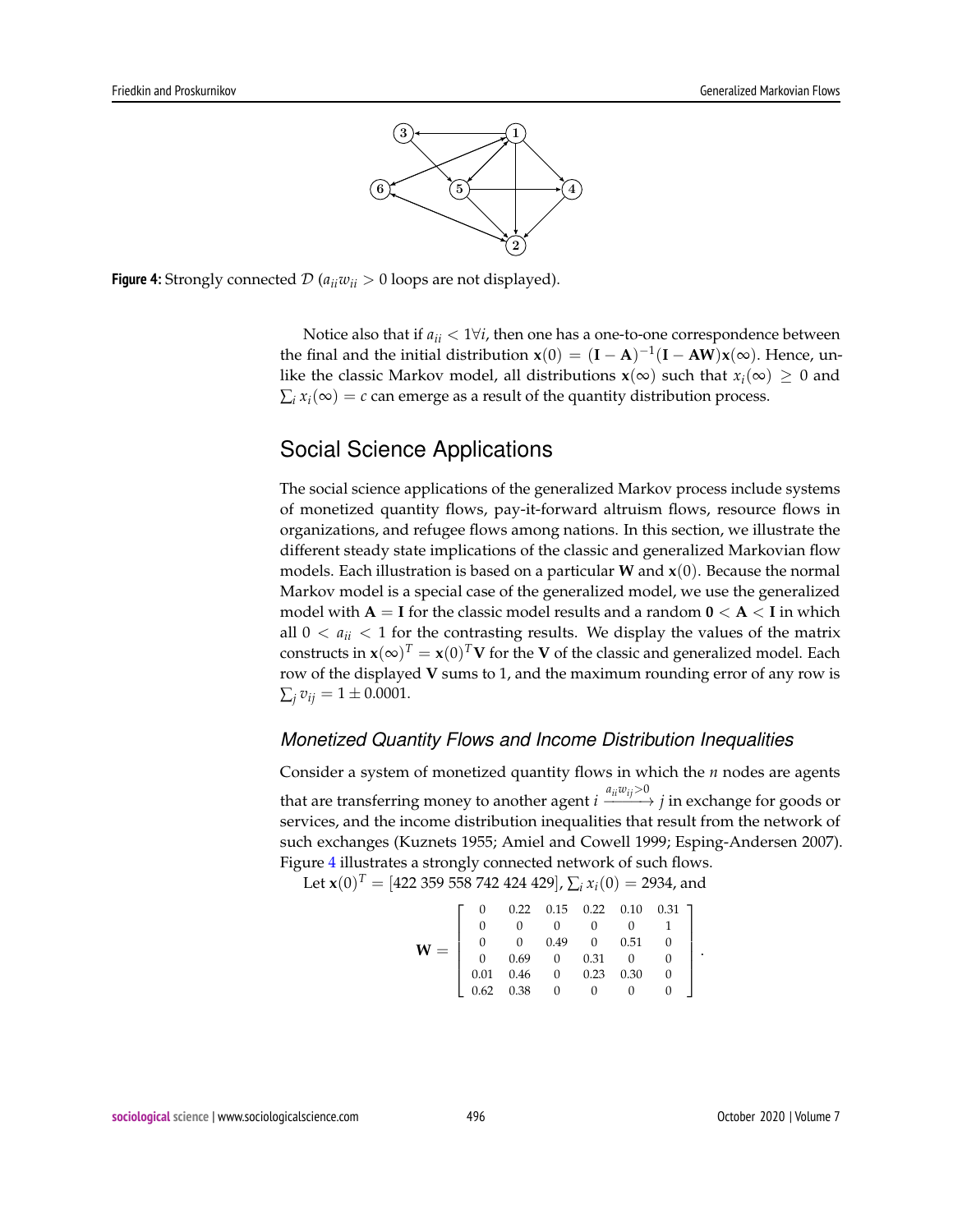,

,

The normal Markov process gives

| 588 | 422 |        | 0.2598 | 0.0589 | 0.0877 | 0.0715 | 0.3219 |  |
|-----|-----|--------|--------|--------|--------|--------|--------|--|
| 762 | 359 | 0.2003 | 0.2598 | 0.0589 | 0.0877 | 0.0715 | 0.3219 |  |
| 173 | 558 | 0.2003 | 0.2598 | 0.0589 | 0.0877 | 0.0715 | 0.3219 |  |
| 257 | 742 | 0.2003 | 0.2598 | 0.0589 | 0.0877 | 0.0715 | 0.3219 |  |
| 210 | 424 | 0.2003 | 0.2598 | 0.0589 | 0.0877 | 0.0715 | 0.3219 |  |
| 944 | 429 | 0.2003 | በ 2598 | 0.0589 | 0.0877 | በ በ715 | 0.3219 |  |

in which each *i*'s  $x_i(\infty)$  is based on the same fraction of every node's initial quantity, for example, 0.2003 in the case of node 1. Let the **A** of the generalized Markov flow process be

|     | 0.5472 |        |        |        |        |        |  |
|-----|--------|--------|--------|--------|--------|--------|--|
|     | 0      | 0.1386 |        |        |        |        |  |
| $=$ | O      | O      | 0.1493 |        |        |        |  |
|     | O      |        | O      | 0.2575 |        |        |  |
|     | U      |        | O      | O      | 0.8407 |        |  |
|     | O      |        | υ      | 0      | O      | 0.2543 |  |
|     |        |        |        |        |        |        |  |

Then

| 240 | 422 | 0.4676 | 0.1757 | 0.0778 | 0.1136 | 0.0135 | 0.1517 |
|-----|-----|--------|--------|--------|--------|--------|--------|
| 797 | 359 | 0.0104 | 0.8770 | 0.0017 | 0.0025 | 0.0003 | 0.1081 |
| 552 | 558 | 0.0009 | 0.0410 | 0.9180 | 0.0174 | 0.0175 | 0.0052 |
| 755 | 742 | 0.0020 | 0.1693 | 0.0003 | 0.8074 | 0.0001 | 0.0209 |
| 107 | 424 | 0.0111 | 0.4993 | 0.0019 | 0.2114 | 0.2133 | 0.0630 |
| 483 | 429 | 0.0747 | 0.1124 | 0.0124 | 0.0181 | 0.0022 | 0.7801 |

in which each *i*'s  $x_i(\infty)$  is based on a different fraction of every node's initial quantity.

#### *Tournaments of Pay-It-Forward Altruism*

A network  $D$  is a tournament if and only if it is a complete asymmetric structure. Such structures may be either strongly or unilaterally connected. Figure 5 is an example of an unilateral tournament. Let  $\mathbf{x}(0)$  be the distribution of *n* individuals' capacities for altruistic actions (also referred as generalized or unilateral exchange) that transfer gifts to other individuals without any expectation of immediate recompense (Malinowski 1920; Yamagishi and Cook 1993; Bearman 1997; Michalski 2003; Molm, Collett, and Schaefer 2007). The **W** that is associated with D governs the distribution of gifts. The system's total supply of gifts,  $\sum_{i=1}^{n} x_i(k) = \sum_{i=1}^{n} x_i(0)$ ∀*k*, remains constant over time periods. Because this tournament is an unilaterally connected structure, it has only one sink component (trivial or nontrivial), and the steady state of the normal Markov process will concentrate the total supply of gifts in it. In contrast, the generalized model allows all individuals to withhold gifts, and each individual in a nontrivial component will have a heterogeneous accumulation of gifts.

Let 
$$
\mathbf{x}(0)^T = [3 \ 10 \ 7 \ 3 \ 6 \ 9], \sum_i x_i(0) = 38
$$
, and

$$
\mathbf{W} = \left[ \begin{array}{cccccc} 0.13 & 0.17 & 0.13 & 0.10 & 0.47 & 0 \\ 0 & 1 & 0 & 0 & 0 & 0 \\ 0 & 0.26 & 0.10 & 0.10 & 0.14 & 0.40 \\ 0 & 0.06 & 0 & 0.34 & 0.60 & 0 \\ 0 & 0.55 & 0 & 0 & 0.45 & 0 \\ 0.27 & 0.24 & 0 & 0.17 & 0.18 & 0.14 \end{array} \right].
$$

**sociological science** | www.sociologicalscience.com 497 October 2020 | Volume 7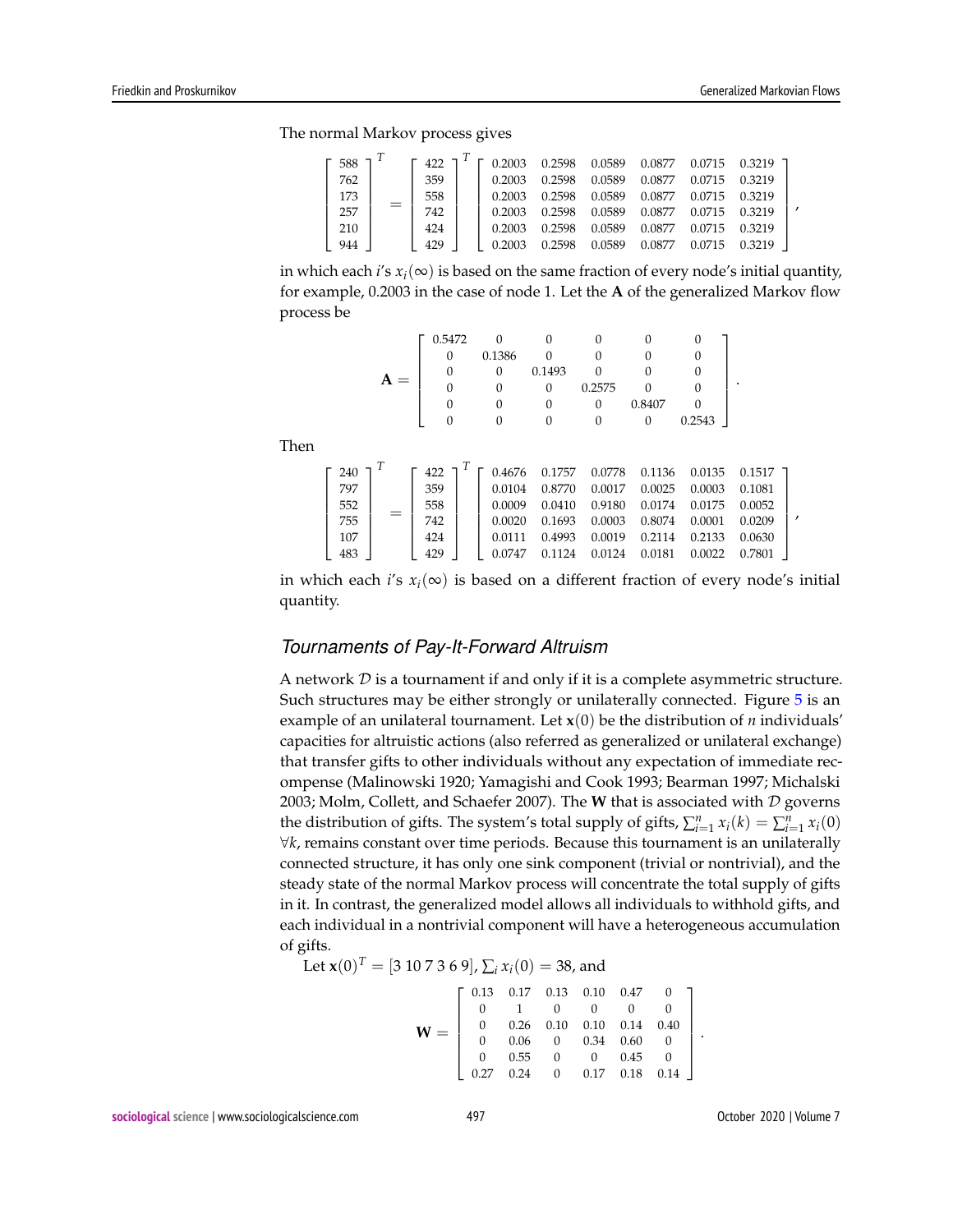

**Figure 5:** Unilateral tournament ( $a_{ii}w_{ii} > 0$  loops are not displayed).

Then

The normal Markov process gives

$$
\begin{bmatrix} 0 \\ 38 \\ 0 \\ 0 \\ 0 \\ 0 \end{bmatrix}^T = \begin{bmatrix} 3 \\ 10 \\ 7 \\ 3 \\ 3 \\ 6 \\ 9 \end{bmatrix}^T \begin{bmatrix} 0 & 1 & 0 & 0 & 0 & 0 \\ 0 & 1 & 0 & 0 & 0 & 0 \\ 0 & 1 & 0 & 0 & 0 & 0 \\ 0 & 1 & 0 & 0 & 0 & 0 \\ 0 & 1 & 0 & 0 & 0 & 0 \\ 0 & 1 & 0 & 0 & 0 & 0 \end{bmatrix},
$$

in which each *i*'s  $x_i(\infty)$  is based on the same fraction of every node's initial supply of gifts. Let the **A** of the generalized Markov flow process be

|                |       | 0.7094         | 0        | 0        |          | 0      | 0      |          |
|----------------|-------|----------------|----------|----------|----------|--------|--------|----------|
|                |       | 0              | 0.7547   | 0        | 0        | 0      | 0      |          |
|                |       | 0              | 0        | 0.2760   |          | 0      | 0      |          |
|                | $A =$ |                | 0        | $\Omega$ | 0.6797   |        |        |          |
|                |       |                | $\Omega$ | 0        | 0        | 0.6551 |        |          |
|                |       |                |          | 0        | 0        | 0      | 0.1626 |          |
|                |       |                |          |          |          |        |        |          |
| 1              |       | 1              | 0.3203   | 0.3573   | 0.0757   | 0.0339 | 0.2030 | 0.0099   |
| 16             |       | 17             |          |          | $\Omega$ |        |        |          |
| 5              |       | 5              | 0.0016   | 0.1124   | 0.7449   | 0.0133 | 0.0303 | 0.0973   |
| $\overline{2}$ |       | $\overline{2}$ | 0        | 0.3240   | $\Omega$ | 0.4166 | 0.2594 | $\Omega$ |
| 5              |       | 5              | $\Omega$ | 0.5109   | $\Omega$ | 0      | 0.4891 |          |
| 9              |       | 8              | 0.0144   | 0.0804   | 0.0034   | 0.0133 | 0.0311 | 0.8574   |

in which each *i* may withhold gifts, and each *i*'s *xi*(∞) is based on a different fraction of every node's initial quantity.

#### *Resource Flows in Organizations' Tree Structures*

A weakly connected  $D$  is a tree from unique node if and only if exactly one node has indegree 0 and every other node has indegree 1. Figure 6 is an example of such structures. Let a countable quantity (funds or materials) be distributed from the indegree 0 node to the other nodes of the tree (Pfeffer and Salancik 1974; Winkofsky, Baker, and Sweeney 1981; Garcia, Calantone, and Levine 2003). The **W** associated with the structure admits a family of possible steady state distributions of quantity under the rule that each  $i \stackrel{w_{ij}}{\longrightarrow} j$ ,  $i \neq j$ , arc of the tree has a  $w_{ij} > 0$ . The inevitable steady state quantity distribution locates all quantity in the four sink nodes. In contrast, the generalized model allows all nodes with  $0 \leq w_{ii} < 1$  to retain a positive fraction of the quantity supply.

,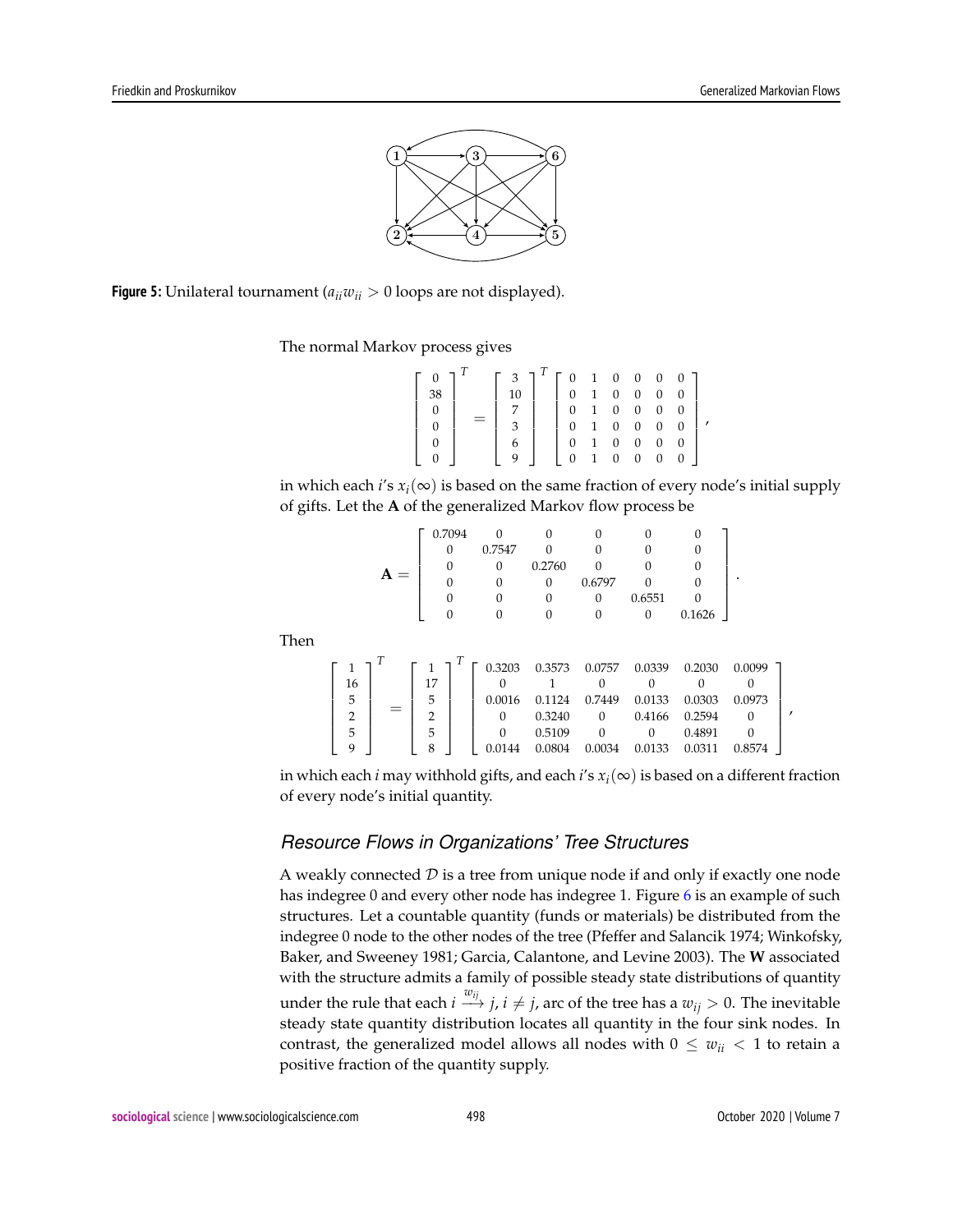



Let  $\mathbf{x}(0)^{T} = [1000 \ 0 \ 0 \ 0 \ 0 \ 0]$  and

|                     | 0.10     | 0.70     | 0.20           | 0        |                |        |        |       |
|---------------------|----------|----------|----------------|----------|----------------|--------|--------|-------|
|                     | 0        | 0.20     | $\theta$       | 0.60     | 0.20           | 0      |        |       |
|                     | 0        | 0        |                | $\Omega$ |                |        |        |       |
| $W =$               | 0        | 0        | 0              | 0.15     | 0              | 0.40   | 0.45   |       |
|                     |          | 0        | 0              | 0        |                | 0      | 0      |       |
|                     |          | 0        |                | 0        |                |        |        |       |
|                     |          | 0        | 0              | 0        | 0              | 0      |        |       |
| arkov process gives |          |          |                |          |                |        |        |       |
|                     | 1000 7   | 0        | $\overline{0}$ | 0.2222   | $\overline{0}$ | 0.1944 | 0.2745 | 0.308 |
|                     | $\Omega$ | $\Omega$ | $\Omega$       | $\Omega$ | $\Omega$       | 0.2500 | 0.3520 | 0.397 |

The normal Ma

| U   |     | 1000 |  | $\Omega$ | 0.2222 | $\theta$ | 0.1944 | 0.2745 | 0.3088 |  |
|-----|-----|------|--|----------|--------|----------|--------|--------|--------|--|
|     |     |      |  |          |        | $\Omega$ | 0.2500 | 0.3529 | 0.3971 |  |
| 222 |     |      |  |          |        |          |        |        |        |  |
|     | $=$ |      |  |          |        |          | O      | 0.4706 | 0.5294 |  |
| 194 |     |      |  |          |        |          |        |        |        |  |
| 275 |     |      |  |          |        |          |        |        |        |  |
| 309 |     |      |  |          |        |          |        |        |        |  |

in which all quantity is distributed to the four sink nodes. Let the **A** of the generalized Markov flow process be

|                  |       | 0.6221   | $\Omega$ | $\Omega$ | 0                | 0        | 0                | $\Omega$ |        |   |
|------------------|-------|----------|----------|----------|------------------|----------|------------------|----------|--------|---|
|                  |       | 0        | 0.3510   | 0        | 0                |          |                  |          |        |   |
|                  |       |          | $\Omega$ | 0.5132   |                  |          |                  |          |        |   |
|                  | $A =$ | 0        | 0        | 0        | 0.4018           |          |                  |          |        |   |
|                  |       | 0        | 0        | $\Omega$ | $\theta$         | 0.0760   | $\Omega$         | 0        |        |   |
|                  |       |          |          | 0        | 0                | $\Omega$ | 0.2399           | U        |        |   |
|                  |       | 0        | $\Omega$ | $\Omega$ | $\boldsymbol{0}$ | 0        | $\boldsymbol{0}$ | 0.1233   |        |   |
| Then the result, |       |          |          |          |                  |          |                  |          |        |   |
| 403              | T     | 1000     | 0.4030   | 0.3241   | 0.1327           | 0.0669   | 0.0351           | 0.0180   | 0.0202 |   |
| 324              |       |          | 0        | 0.6980   | $\Omega$         | 0.1442   | 0.0755           | 0.0387   | 0.0436 |   |
| 133              |       | $\Omega$ |          |          |                  |          | 0                | $\Omega$ |        |   |
| 67               |       | 0        |          | 0        | $\Omega$         | 0.6366   | $\Omega$         | 0.1710   | 0.1924 | , |
| 35               |       | 0        |          | U        | 0                | 0        |                  | 0        | Ω      |   |
| 18               |       | 0        |          |          |                  |          |                  |          |        |   |
| 20               |       |          |          |          |                  |          |                  |          |        |   |
|                  |       |          |          |          |                  |          |                  |          |        |   |

is that each *i* on the path leading to a sink node may store a positive fraction of the distributed quantity.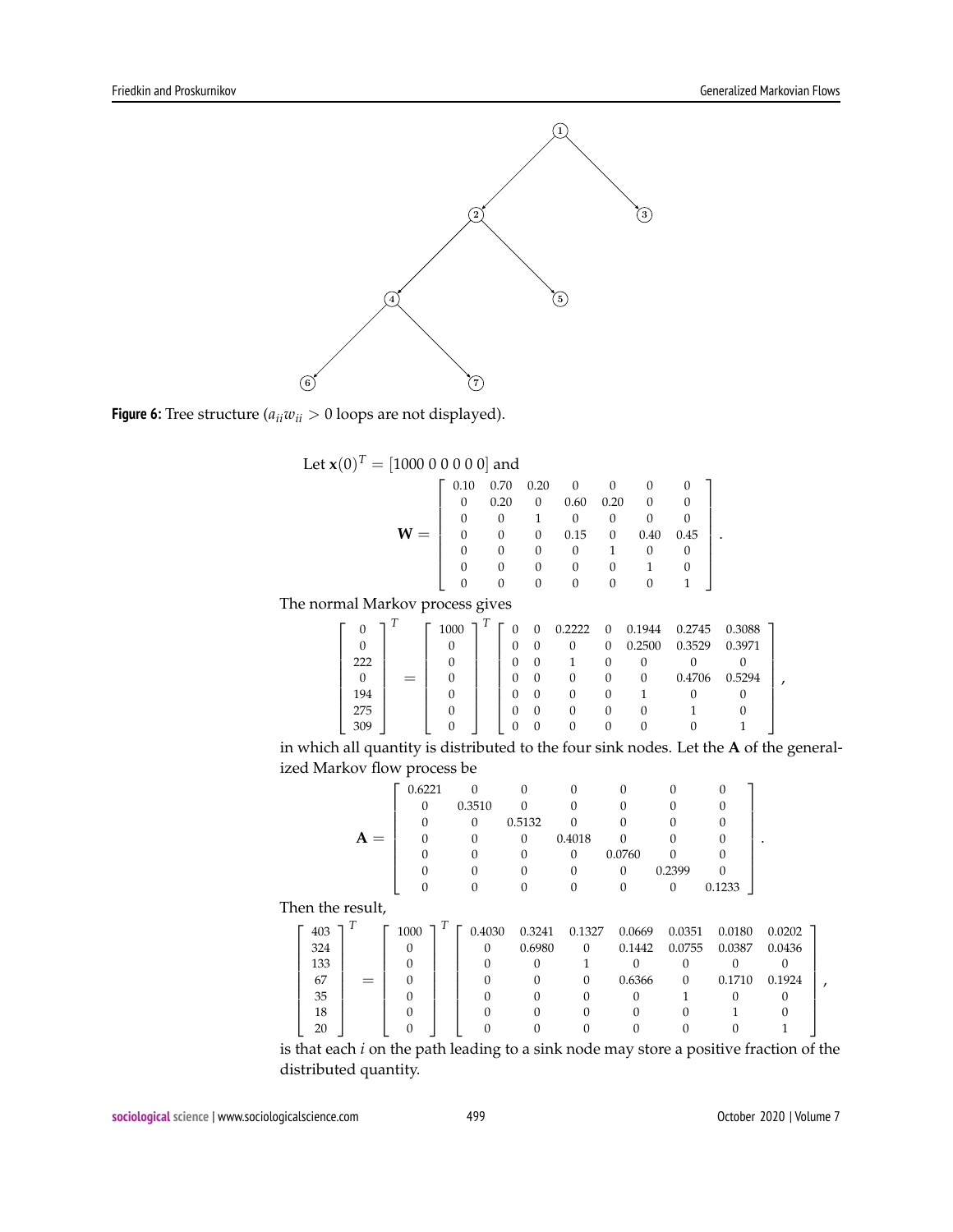.

#### *Refugee Flows*

Our last illustration considers refugee flows (Pan and Nagurney 1994; Keely 1996; Moorthy and Brathwaite 2019) and returns to the Figure 1 weakly connected network  $\mathcal D$  of refugees flows in which each node is a nation state. Let  $\mathbf x(0)^T = \mathbf A_1$ [1000,0 ... 0]. The  $w_{ii}$  of the two sink nations (14 and 17) must be  $w_{ii} = 1$ , the two  $w_{ij}$  arcs of all other 15 nations must be  $0 < w_{ij} < 1$ , and the  $w_{ij}$  of the 15 nations must be  $0 \leq w_{ii} < 1$ . Then, in the steady state of the classic Markov process, the 1000 refugees must be completely distributed into the two sink nations. The only variable is the proportion of refugees distributed in the two sinks. The steady state of the generalized Markov flow process with  $a_{11} = 1$ , and  $0 < a_{ii} < 1$  for all other nations, allows a settlement of a positive fraction of the refugees in every nation 2 to 17. Let **x**(0) *<sup>T</sup>* = [1000 0 0 0 0 0 0 0 0 0 0 0 0 0 0 0 0] and

|       | 0.34         | 0.34         | 0.32         | $\mathbf{0}$ | $\mathbf{0}$ | $\mathbf{0}$ | $\mathbf{0}$ | $\mathbf{0}$ | $\mathbf{0}$ | $\Omega$     | $\Omega$     | $\Omega$     | $\mathbf{0}$ | $\Omega$     | $\mathbf{0}$ | $\mathbf{0}$ |              |
|-------|--------------|--------------|--------------|--------------|--------------|--------------|--------------|--------------|--------------|--------------|--------------|--------------|--------------|--------------|--------------|--------------|--------------|
|       | $\Omega$     | 0.30         | $\theta$     | 0.03         | 0.67         | $\mathbf{0}$ | $\Omega$     | $\mathbf{0}$ | 0            | 0            | 0            | $\Omega$     | $\Omega$     | $\Omega$     | $\Omega$     | $\Omega$     | 0            |
|       | $\Omega$     | $\mathbf{0}$ | 0.40         | $\mathbf{0}$ | 0.23         | 0.36         | $\mathbf{0}$ | $\mathbf{0}$ | 0            | 0            | 0            | 0            | $\mathbf{0}$ | $\mathbf{0}$ | $\mathbf{0}$ | 0            | 0            |
|       |              | $\mathbf{0}$ | $\theta$     | 0.39         | $\mathbf{0}$ | $\mathbf{0}$ | 0.43         | 0.18         | $\mathbf{0}$ | 0            | 0            | $\Omega$     | $\mathbf{0}$ | $\mathbf{0}$ | $\mathbf{0}$ | $\mathbf{0}$ | 0            |
|       |              | $\mathbf{0}$ | $\mathbf{0}$ | $\mathbf{0}$ | 0.37         | $\mathbf{0}$ | $\theta$     | 0.14         | 0.49         | 0            | 0            | 0            | $\mathbf{0}$ | $\mathbf{0}$ | $\mathbf{0}$ | 0            | 0            |
|       |              | $\Omega$     | $\Omega$     | $\mathbf{0}$ | $\mathbf{0}$ | 0.29         | $\theta$     | $\theta$     | 0.51         | 0.20         | $\Omega$     | $\Omega$     | $\Omega$     | $\Omega$     | $\Omega$     | $\Omega$     | $\Omega$     |
|       |              | $\Omega$     | $\Omega$     | $\Omega$     | $\mathbf{0}$ | $\mathbf{0}$ | 0.32         | $\mathbf{0}$ | $\mathbf{0}$ | $\mathbf{0}$ | 0.23         | $\mathbf{0}$ | $\Omega$     | 0.45         | $\mathbf{0}$ | $\Omega$     | $\Omega$     |
|       |              | $\Omega$     | $\Omega$     | $\Omega$     | $\Omega$     | $\mathbf{0}$ | $\theta$     | 0.43         | $\mathbf{0}$ | 0            | 0.22         | 0.35         | $\Omega$     | $\mathbf{0}$ | $\Omega$     | $\Omega$     | 0            |
| $W =$ | $\mathbf{0}$ | $\mathbf{0}$ | $\mathbf{0}$ | $\Omega$     | $\Omega$     | $\mathbf{0}$ | $\mathbf{0}$ | $\mathbf{0}$ | 0.02         | 0            | $\mathbf{0}$ | 0.59         | 0.39         | $\mathbf{0}$ | $\Omega$     | $\mathbf{0}$ | 0            |
|       | $\Omega$     | $\mathbf{0}$ | $\Omega$     | 0            | $\mathbf{0}$ | $\mathbf{0}$ | $\mathbf{0}$ | $\mathbf{0}$ | $\mathbf{0}$ | 0.08         | $\mathbf{0}$ | $\mathbf{0}$ | 0.17         | $\mathbf{0}$ | 0            | $\mathbf{0}$ | 0.75         |
|       |              | $\Omega$     | 0            | $\Omega$     | $\mathbf{0}$ | $\mathbf{0}$ | $\mathbf{0}$ | $\mathbf{0}$ | $\mathbf{0}$ | $\mathbf{0}$ | 0.39         | $\mathbf{0}$ | $\theta$     | 0.37         | 0.25         | 0            | $\mathbf{0}$ |
|       |              | $\Omega$     | $\Omega$     | $\Omega$     | $\mathbf{0}$ | $\mathbf{0}$ | $\mathbf{0}$ | $\mathbf{0}$ | 0            | $\mathbf{0}$ | $\mathbf{0}$ | 0.41         | $\mathbf{0}$ | $\mathbf{0}$ | 0.23         | 0.37         | $\mathbf{0}$ |
|       |              | $\Omega$     | $\Omega$     | $\Omega$     | $\mathbf{0}$ | $\mathbf{0}$ | $\mathbf{0}$ | $\mathbf{0}$ | $\Omega$     | $\Omega$     | $\mathbf{0}$ | $\mathbf{0}$ | 0.13         | $\mathbf{0}$ | $\mathbf{0}$ | 0.37         | 0.50         |
|       |              | $\Omega$     | $\Omega$     | $\Omega$     | $\Omega$     | $\Omega$     | $\Omega$     | $\Omega$     | $\Omega$     | 0            | $\Omega$     | $\Omega$     | $\theta$     |              | $\Omega$     | $\Omega$     | $\Omega$     |
|       |              | $\Omega$     | $\Omega$     | $\Omega$     | $\Omega$     | $\Omega$     | $\Omega$     | $\Omega$     | 0            | 0            | $\Omega$     | 0.47         | $\Omega$     | 0.47         | 0.06         | $\mathbf{0}$ | 0            |
|       |              | $\Omega$     | $\Omega$     | $\Omega$     | $\Omega$     | $\Omega$     | $\Omega$     | $\Omega$     | 0            | 0            | $\Omega$     | 0.08         | $\mathbf{0}$ | $\mathbf{0}$ | $\mathbf{0}$ | 0.20         | 0.72         |
|       |              | $\Omega$     | $\Omega$     | $\Omega$     | $\mathbf{0}$ | $\mathbf{0}$ | $\Omega$     | $\Omega$     | 0            | 0            | 0            | $\mathbf{0}$ | $\Omega$     | $\mathbf{0}$ | $\mathbf{0}$ | $\mathbf{0}$ |              |

The normal Markov process,  $\mathbf{x}(k+1)^T = \mathbf{x}(k)^T \mathbf{W}$ ,  $k = 0, 1, 2, \ldots$  , concentrates the refugees in the two sink nations (14 and 17):

$$
\mathbf{x}(\infty)^T = [0\ 0\ 0\ 0\ 0\ 0\ 0\ 0\ 0\ 0\ 0\ 0\ 0\ 209\ 0\ 0\ 791]
$$

Let the  $a_{ii}$  values of the generalized Markov flow process be  $a_{11} = 1$  for nation 1 with the following  $a_{ii}$ ,  $i \neq 1$ , for nations 2 to 17: 0.7730, 0.7715, 0.8546, 0.5427, 0.5943, 0.2631, 0.4957, 0.9914, 0.1346, 0.3307, 0.0151, 0.8104, 0.7276, and 0.8010, respectively.

Then the equilibrium distribution of the 1000 refugees,

**x**(∞) *<sup>T</sup>* = [0 329 304 5 148 32 2 16 28 12 3 47 11 4 4 7 48],

is a distribution in which each nation on the paths leading to the two sink nations has a positive settled fraction of the 1000 refugees. The assumption of 0 < *aii* < 1 for all nations  $i \neq 1$  may be relaxed to allow other instances of  $a_{ii} = 1$ , in which case the steady state fraction of refugee settlement would be zero in those nations. For example, if nations 2 and 3 have  $a_{ii} = 1$ , then all refugees from nation 1 to them will flow to nations 4 to 6. Thus, for a given **W**, the generalization allows a dramatically larger domain of refugee distributions.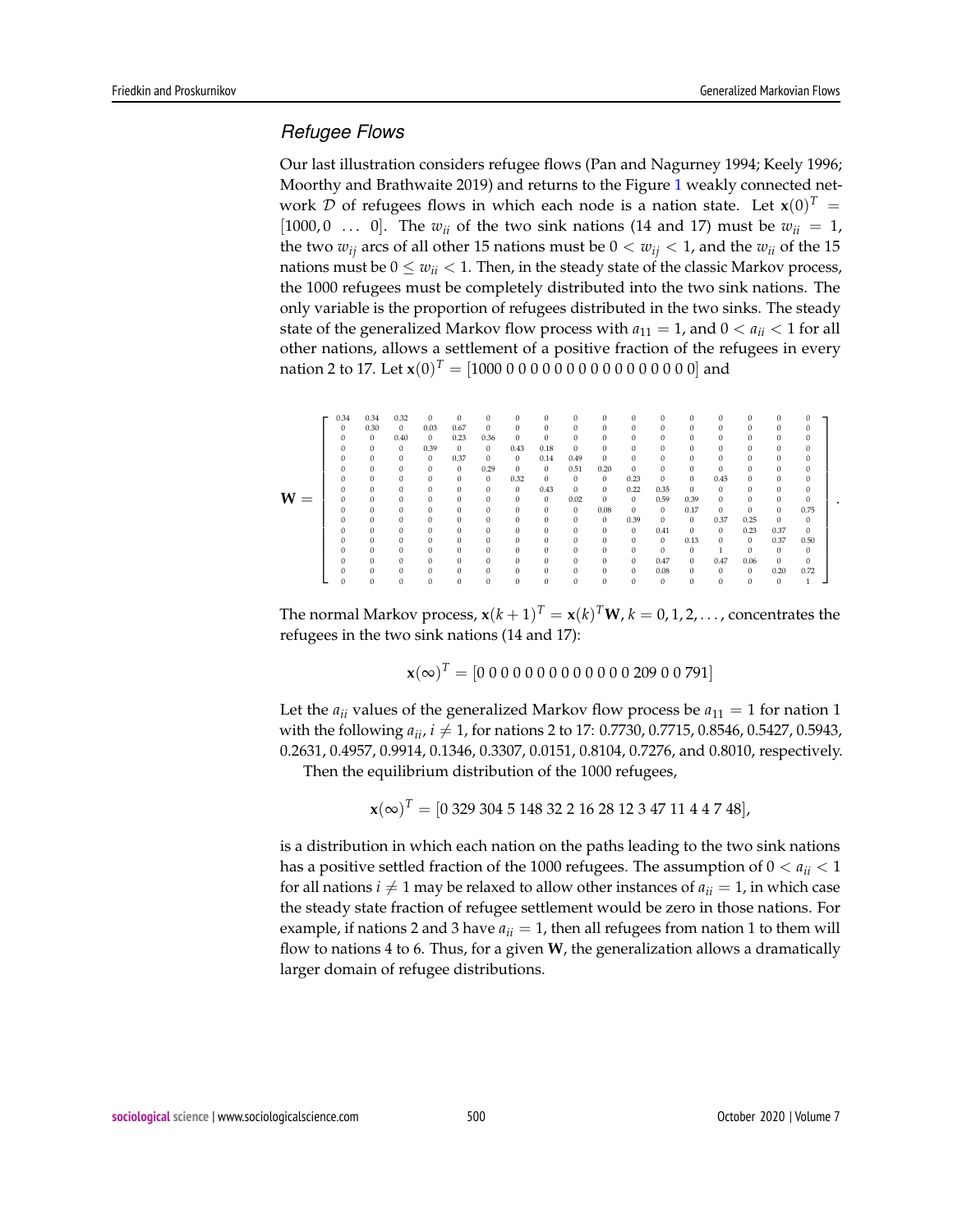## **Discussion**

We have endeavored to be careful in emphasizing the social science motivations for introducing our generalization of the classic Markov model. Given the vast literature on Markov processes, we also have endeavored to find instances of prior work that have addressed the concerns that prompted the present formulation. We currently believe that the formulation is novel and that it is a potentially useful movement toward greater realism, especially in regard to social science applications. It is interesting to note that the fixed point of the iteration

$$
V(k) = AWV(k-1) + I - A, k = 1, 2, ..., V(0) = I,
$$

is found from the equation  $V = AWV + I - A$  and, in turn,

$$
\mathbf{x}(\infty)^\top = \mathbf{x}(0)^\top \mathbf{A} \mathbf{W} \mathbf{V} + \mathbf{x}(0)^\top (\mathbf{I} - \mathbf{A}).
$$

It also is interesting to note the duality of the classic Markov model and the DeGroot (1974) influence system model. A similar duality occurs with the generalized model and the Friedkin and Johnsen (1999) influence system model. The existence of mathematical dualities of systems that apply to substantively different phenomena is always intriguing when they point to an open question of why it is so that these different phenomena are mathematically related.

## References

- Amiel, Y., and F. A. Cowell. 1999. *Thinking about Inequality: Personal Judgment and Income Distributions*. Cambridge University Press. <https://doi.org/10.1017/CBO9780511492266>.
- Bearman, Peter. 1997. "Generalized Exchange." *American Journal of Sociology* 102(5):1383–415. <https://doi.org/10.1086/231087>.
- DeGroot, Morris H. 1974. "Reaching a Consensus." *Journal of the American Statistical Association* 69(345):118–21. <https://doi.org/10.1080/01621459.1974.10480137>.
- Duchin, Faye, and Stephen H. Levine. 2010. "Embodied Resource Flows and Product Flows." *Journal of Industrial Ecology* 14(4):586–97. [https://doi.org/10.1111/j.1530-9290.2010.](https://doi.org/10.1111/j.1530-9290.2010.00258.x) [00258.x](https://doi.org/10.1111/j.1530-9290.2010.00258.x).
- Esping-Andersen, Gøsta. 2007. "Sociological Explanations of Changing Income Distributions." *American Behavioral Scientist* 50(5):639–58. [https://doi.org/10.1177/](https://doi.org/10.1177/0002764206295011) [0002764206295011](https://doi.org/10.1177/0002764206295011).
- Friedkin, Noah E., and Eugene C. Johnsen. 1999. "Social influence Networks and Opinion Change." *Advances in Group Processes* 16(1):1–29.
- Garcia, Rosanna, Roger Calantone, and Ralph Levine. 2003. "The Role of Knowledge in Resource Allocation to Exploration versus Exploitation in Technologically Oriented Organizations." *Decision Sciences* 34(2):323–49. [https://doi.org/10.1111/1540-5915.](https://doi.org/10.1111/1540-5915.02407) [02407](https://doi.org/10.1111/1540-5915.02407).
- Keely, Charles B. 1996. "How Nation-States Create and Respond to Refugee Flows." *International Migration Review* 30(4):1046–66. <https://doi.org/10.1177/019791839603000408>.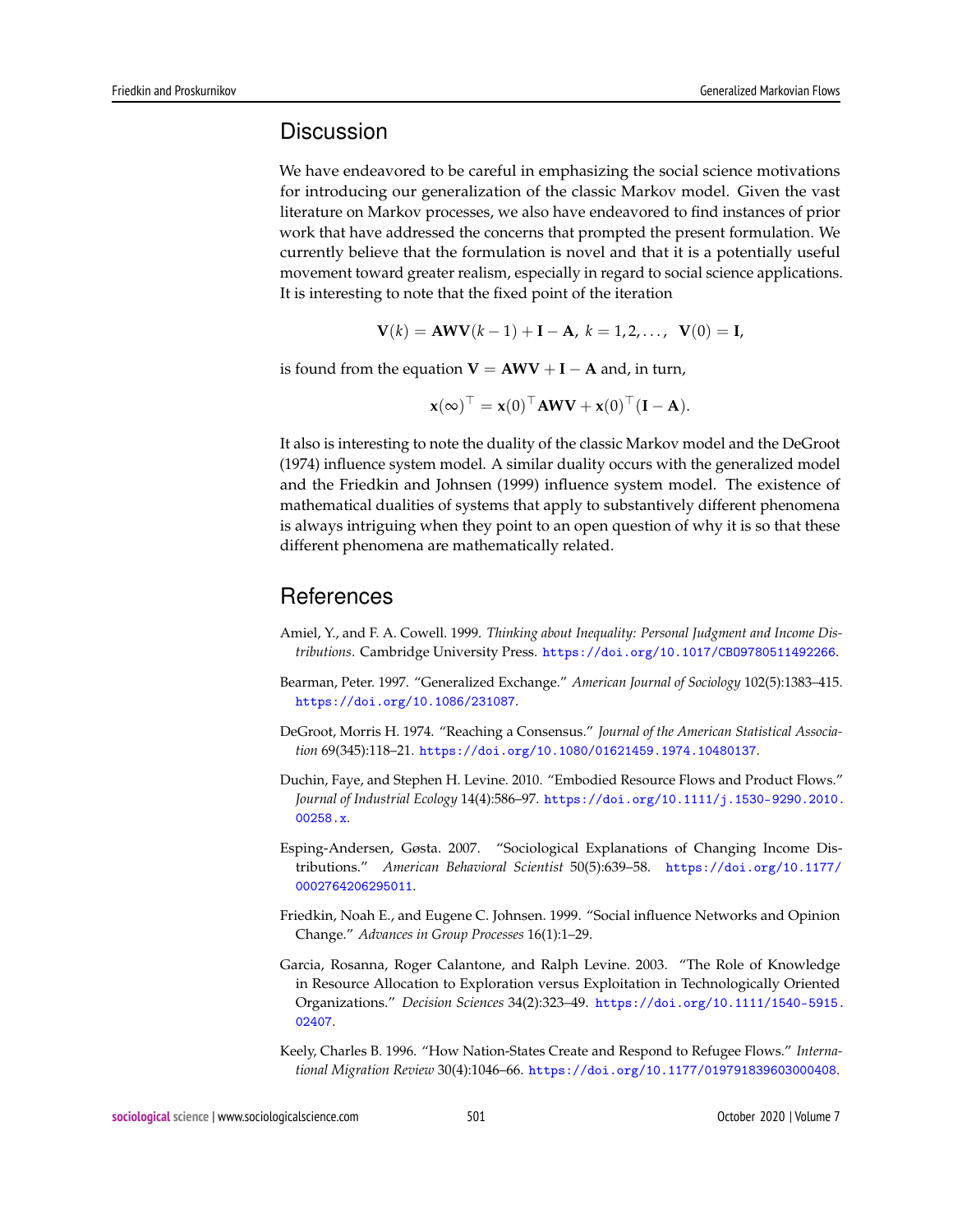- Kemeny, John G., and J. Laurie Snell. 1976. *Finite Markov Chains*. New York: Springer-Verlag.
- Kuznets, Simon. 1955. "Economic Growth and Income Inequality." *American Economic Review* 45(1):1–28.
- Malinowski, B. 1920. "Kula: The Circulating Exchange of Valuables in the Archipelagoes of Eastern New Guinea." *Man* 20:97–105. <https://doi.org/10.2307/2840430>.
- Meyn, Sean P., and Richard L. Tweedie. 2012. *Markov Chains and Stochastic Stability*. Cambridge University Press, 2nd edition.
- Michalski, Joseph H. 2003. "Financial Altruism or Unilateral Resource Exchanges? Toward a Pure Sociology of Welfare." *Sociological Theory* 21(4):341–58. [https://doi.org/10.1046/](https://doi.org/10.1046/j.1467-9558.2003.00193.x) [j.1467-9558.2003.00193.x](https://doi.org/10.1046/j.1467-9558.2003.00193.x).
- Molm, Linda D., Jessica L. Collett, and David R. Schaefer. 2007. "Building Solidarity through Generalized Exchange: A Theory of Reciprocity." *American Journal of Sociology* 113(1):205– 42. <https://doi.org/10.1086/517900>.
- Moorthy, Shweta, and Robert Brathwaite. 2019. "Refugees and Rivals: The International Dynamics of Refugee Flows." *Conflict Management and Peace Science* 36(2):131–48. [https:](https://doi.org/10.1177/0738894216657047) [//doi.org/10.1177/0738894216657047](https://doi.org/10.1177/0738894216657047).
- Pan, J., and A. Nagurney. 1994. "Using Markov Chains to Model Human Migration in a Network Equilibrium Framework." *Mathematical and Computer Modelling* 19(11):31–39. [https://doi.org/10.1016/0895-7177\(94\)90014-0](https://doi.org/10.1016/0895-7177(94)90014-0).
- Parsegov, Sergey E., Anton V. Proskurnikov, Roberto Tempo, and Noah E. Friedkin. 2017. "Novel Multidimensional Models of Opinion Dynamics in Social Networks." *IEEE Transactions on Automatic Control* 62(5):2270–85. <https://doi.org/10.1109/TAC.2016.2613905>.
- Pfeffer, Jeffrey, and Gerald R. Salancik. 1974. "Organizational Decision Making as a Political Process: The Case of a University Budget." *Administrative Science Quarterly* 19(2):135–51. <https://doi.org/10.2307/2393885>.
- Seneta, E. 2006. *Non-Negative Matrices and Markov Chains*. New York: Springer Science.
- Suh, Sangwon. 2005. "Theory of Materials and Energy Flow Analysis in Ecology and Economics." *Ecological Modelling* 189(3–4):251–69. [https://doi.org/10.1016/j.ecolmodel.](https://doi.org/10.1016/j.ecolmodel.2005.03.011) [2005.03.011](https://doi.org/10.1016/j.ecolmodel.2005.03.011).
- Walter, Gilbert G., and Martha Contreras. 1999. *Compartmental Modeling with Networks*. New York: Springer Science + Business Media.
- Winkofsky, E. P., N. R. Baker, and D. J. Sweeney. 1981. "A Decision Process Model of R&D Resource Allocation in Hierarchical Organizations." *Management Science* 27(3):268–83. <https://doi.org/10.1287/mnsc.27.3.268>.
- Wolfowitz, J. 1963. "Products of Indecomposable, Aperiodic, Stochastic Matrices." *Proceedings of the American Mathematical Society* 14:733–37. [https://doi.org/10.1090/](https://doi.org/10.1090/S0002-9939-1963-0154756-3) [S0002-9939-1963-0154756-3](https://doi.org/10.1090/S0002-9939-1963-0154756-3).
- Yamagishi, Toshio, and Karen S. Cook. 1993. "Generalized Exchange and Social Dilemmas." *Social Psychology Quarterly* 56(4):235–48. <https://doi.org/10.2307/2786661>.